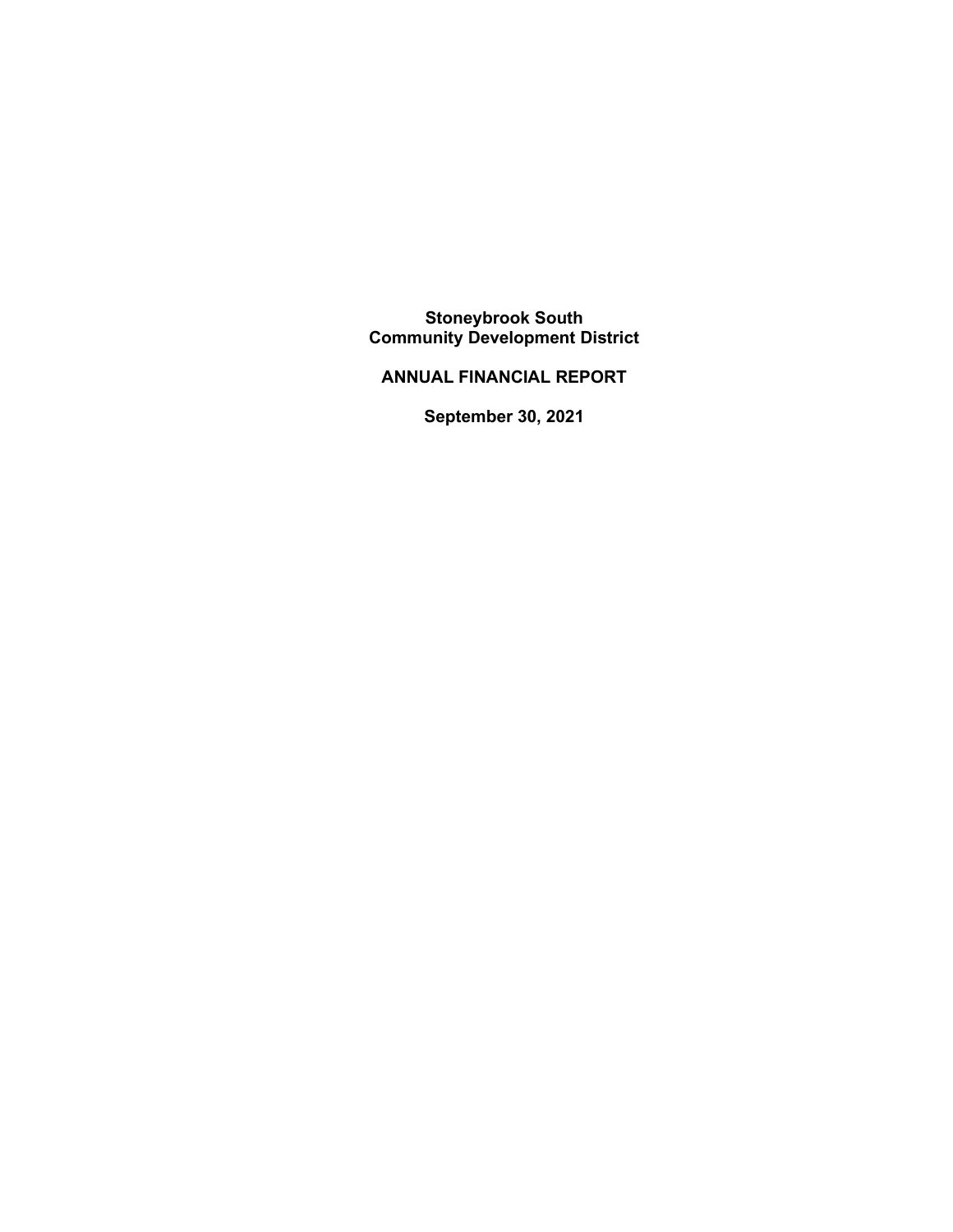# **Stoneybrook South Community Development District**

# **ANNUAL FINANCIAL REPORT**

# **September 30, 2021**

# **TABLE OF CONTENTS**

|                                                                                                                                                                                   | Page<br>Number |
|-----------------------------------------------------------------------------------------------------------------------------------------------------------------------------------|----------------|
| <b>REPORT OF INDEPENDENT AUDITORS</b>                                                                                                                                             | $1 - 2$        |
| <b>MANAGEMENT'S DISCUSSION AND ANALYSIS</b>                                                                                                                                       | $3 - 8$        |
| <b>BASIC FINANCIAL STATEMENTS:</b><br><b>Government-wide Financial Statements:</b>                                                                                                |                |
| <b>Statement of Net Position</b><br><b>Statement of Activities</b><br><b>Fund Financial Statements:</b>                                                                           | 9<br>10        |
| <b>Balance Sheet - Governmental Funds</b>                                                                                                                                         | 11             |
| <b>Reconciliation of Total Governmental Fund Balances</b><br>to Net Position of Governmental Activities                                                                           | 12             |
| Statement of Revenues, Expenditures and Changes in Fund<br><b>Balances - Governmental Funds</b><br>Reconciliation of the Statement of Revenues, Expenditures                      | 13             |
| and Changes in Fund Balances of Governmental Funds<br>to the Statement of Activities                                                                                              | 14             |
| Statement of Revenues, Expenditures and Changes in Fund<br>Balances - Budget and Actual - General Fund                                                                            | 15             |
| <b>Notes to Financial Statements</b>                                                                                                                                              | 16-30          |
| <b>INDEPENDENT AUDITORS' REPORT ON INTERNAL CONTROL OVER</b><br>FINANCIAL REPORTING AND ON COMPLIANCE AND OTHER MATTERS<br>BASED ON AN AUDIT OF FINANCIAL STATEMENTS PERFORMED IN |                |
| <b>ACCORDANCE WITH GOVERNMENT AUDITING STANDARDS</b>                                                                                                                              | $31 - 32$      |
| <b>MANAGEMENT LETTER</b>                                                                                                                                                          | 33-35          |
| INDEPENDENT ACCOUNTANTS' REPORT/COMPLIANCE WITH<br><b>SECTION 218.415, FLORIDA STATUTES</b>                                                                                       | 36             |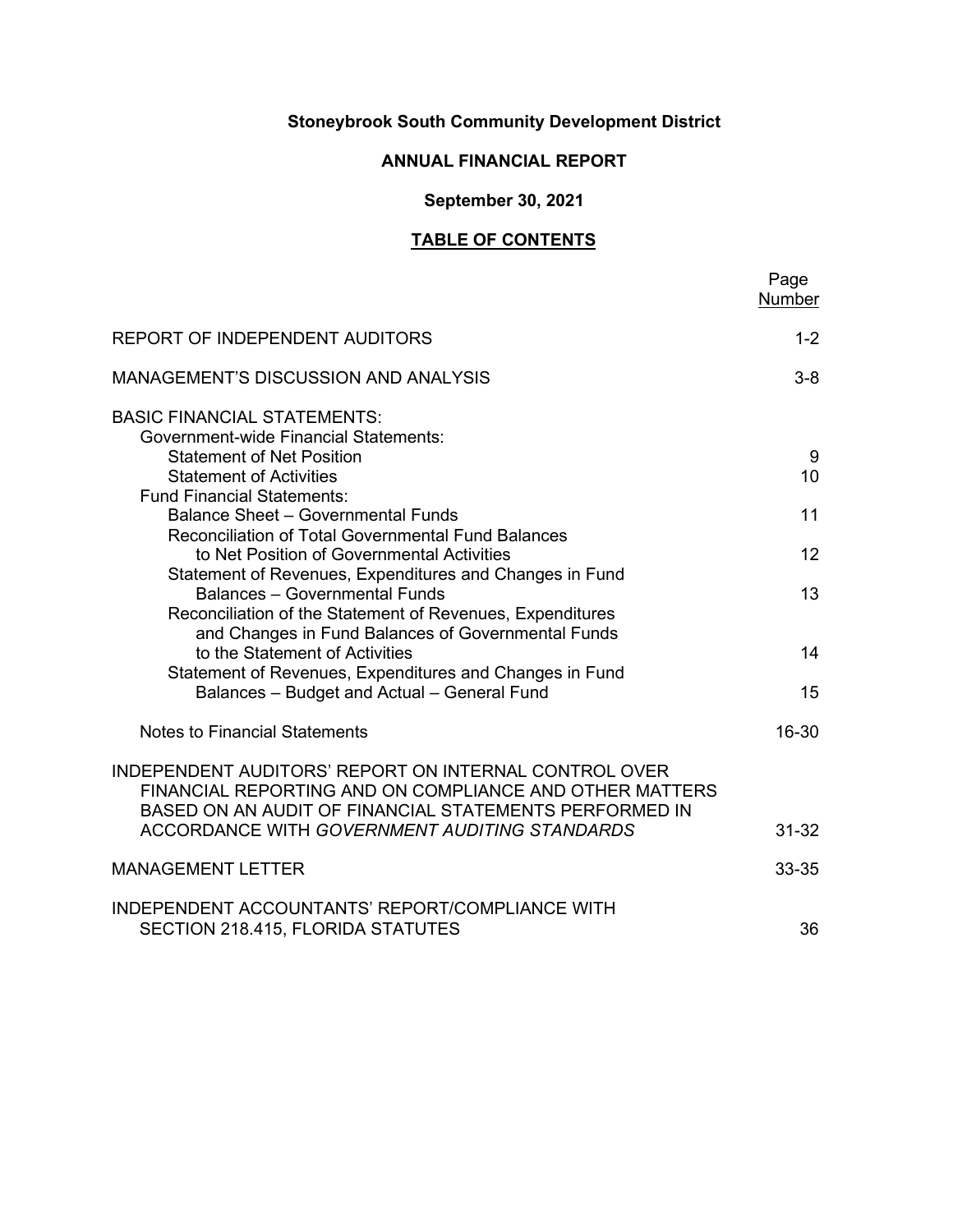

Certified Public Accountants PL

600 Citrus Avenue Suite 200 Fort Pierce, Florida 34950

772/461-6120 // 461-1155 FAX: 772/468-9278

#### **REPORT OF INDEPENDENT AUDITORS**

To the Board of Supervisors Stoneybrook South Community Development District Osceola County, Florida

#### **Report on the Financial Statements**

We have audited the accompanying financial statements of Stoneybrook South Community Development District as of and for the year ended September 30, 2021, and the related notes to financial statements, which collectively comprise the District's basic financial statements as listed in the table of contents.

#### **Management's Responsibility for the Financial Statements**

Management is responsible for the preparation and fair presentation of these financial statements in accordance with accounting principles generally accepted in the United States of America; this includes the design, implementation, and maintenance of internal control relevant to the preparation and fair presentation of financial statements that are free from material misstatement, whether due to fraud or error.

#### **Auditor's Responsibility**

Our responsibility is to express an opinion on these financial statements based on our audit. We conducted our audit in accordance with auditing standards generally accepted in the United States of America and the standards applicable to financial audits contained in *Government Accounting Standards*, issued by the Comptroller General of the United States. Those standards require that we plan and perform the audit to obtain reasonable assurance about whether the financial statements are free from material misstatement.

An audit involves performing procedures to obtain audit evidence about the amounts and disclosures in the financial statements. The procedures selected depend on the auditor's judgment, including the assessment of the risks of material misstatement of the financial statements, whether due to fraud or error. In making those risk assessments, the auditor considers internal control relevant to the entity's preparation and fair presentation of the financial statements in order to design audit procedures that are appropriate in the circumstances, but not for the purpose of expressing an opinion on the effectiveness of the entity's internal control. Accordingly, we express no such opinion. An audit also includes evaluating the appropriateness of accounting policies used and the reasonableness of significant accounting estimates made by management, as well as evaluating the overall presentation of the financial statements.

We believe that the audit evidence we have obtained is sufficient and appropriate to provide a basis for our audit opinion.

> Fort Pierce / Stuart Member AICPA Division for CPA Firms Private Companies practice Section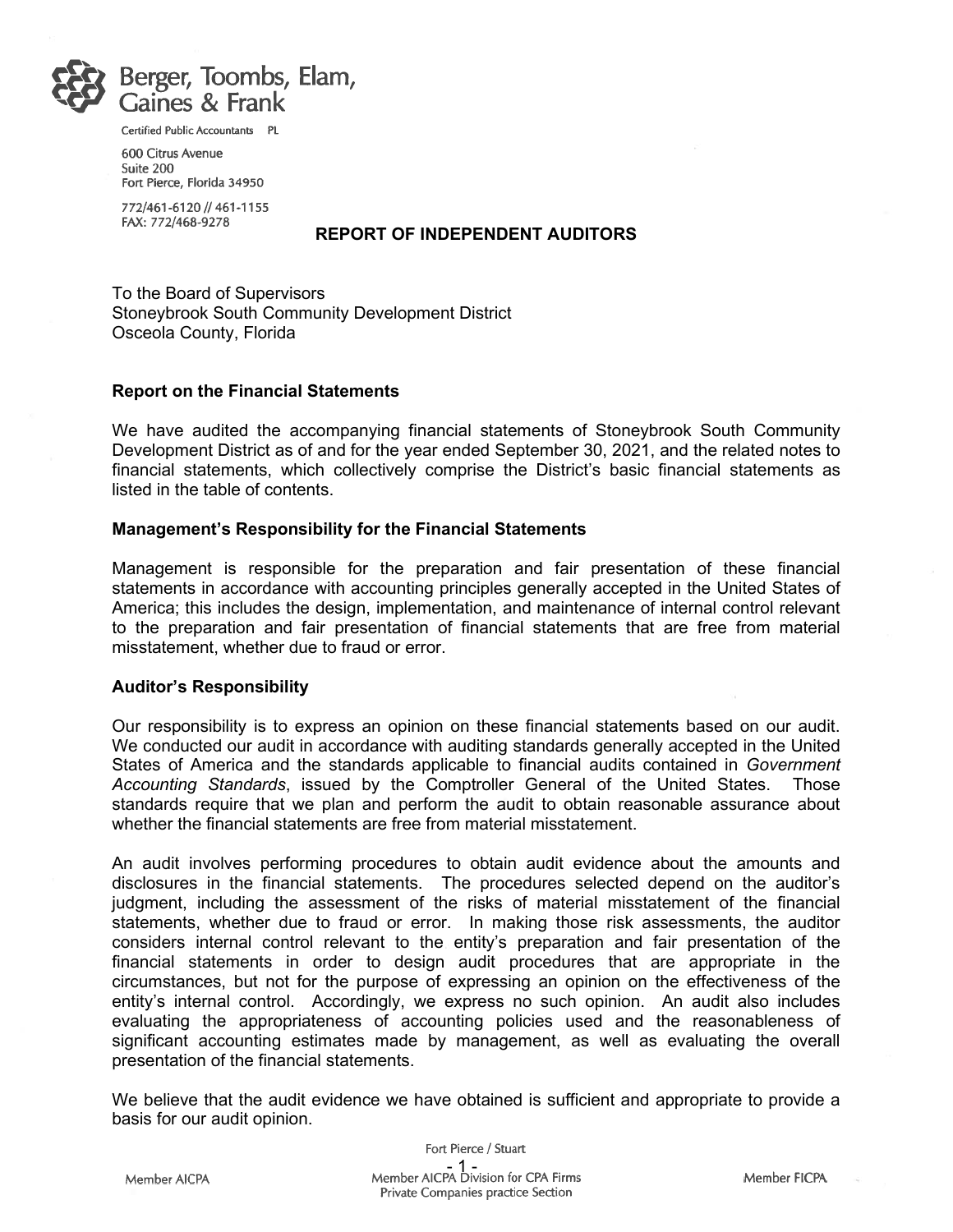

# To the Board of Supervisors

Stoneybrook South Community Development District

#### **Opinion**

In our opinion, the financial statements referred to above present fairly, in all material respects, the respective financial position of the governmental activities and each major fund of Stoneybrook South Community Development District, as of September 30, 2021, and the respective changes in financial position and the budgetary comparison for the General Fund for the year then ended in conformity with accounting principles generally accepted in the United States of America.

#### **Other Matters**

#### *Required Supplementary Information*

Accounting principles generally accepted in the United States of America require that the Management Discussion and Analysis be presented to supplement the basic financial statements. Such information, although not a part of the basic financial statements, is required by the Governmental Accounting Standards Board who considers it to be an essential part of financial reporting for placing the basic financial statements in an appropriate operational, economic, or historical context. We have applied certain limited procedures to the required supplementary information in accordance with auditing standards generally accepted in the United States of America, which consisted of inquiries of management about the methods of preparing the information and comparing the information for consistency with management's responses to our inquiries, the basic financial statements, and other knowledge we obtained during our audit of the basic financial statements. We do not express an opinion or provide any assurance on the information because the limited procedures do not provide us with sufficient evidence to express an opinion or provide any assurance.

#### **Other Reporting Required by Government Auditing Standards**

In accordance with *Government Auditing Standards*, we have also issued a report dated April 13, 2022 on our consideration of the District's internal control over financial reporting and on our tests of its compliance with certain provisions of laws, regulations and contracts. The purpose of that report is to describe the scope of our testing of internal control over financial reporting and compliance and the results of that testing, and not to provide an opinion on internal control over financial reporting or on compliance. That report is an integral part of an audit performed in accordance with *Government Auditing Standards* in considering Stoneybrook South Community Development District's internal control over financial reporting and compliance.

Durgin Joonks Clam

Berger, Toombs, Elam, Gaines & Frank Certified Public Accountants PL Fort Pierce, Florida

April 13, 2022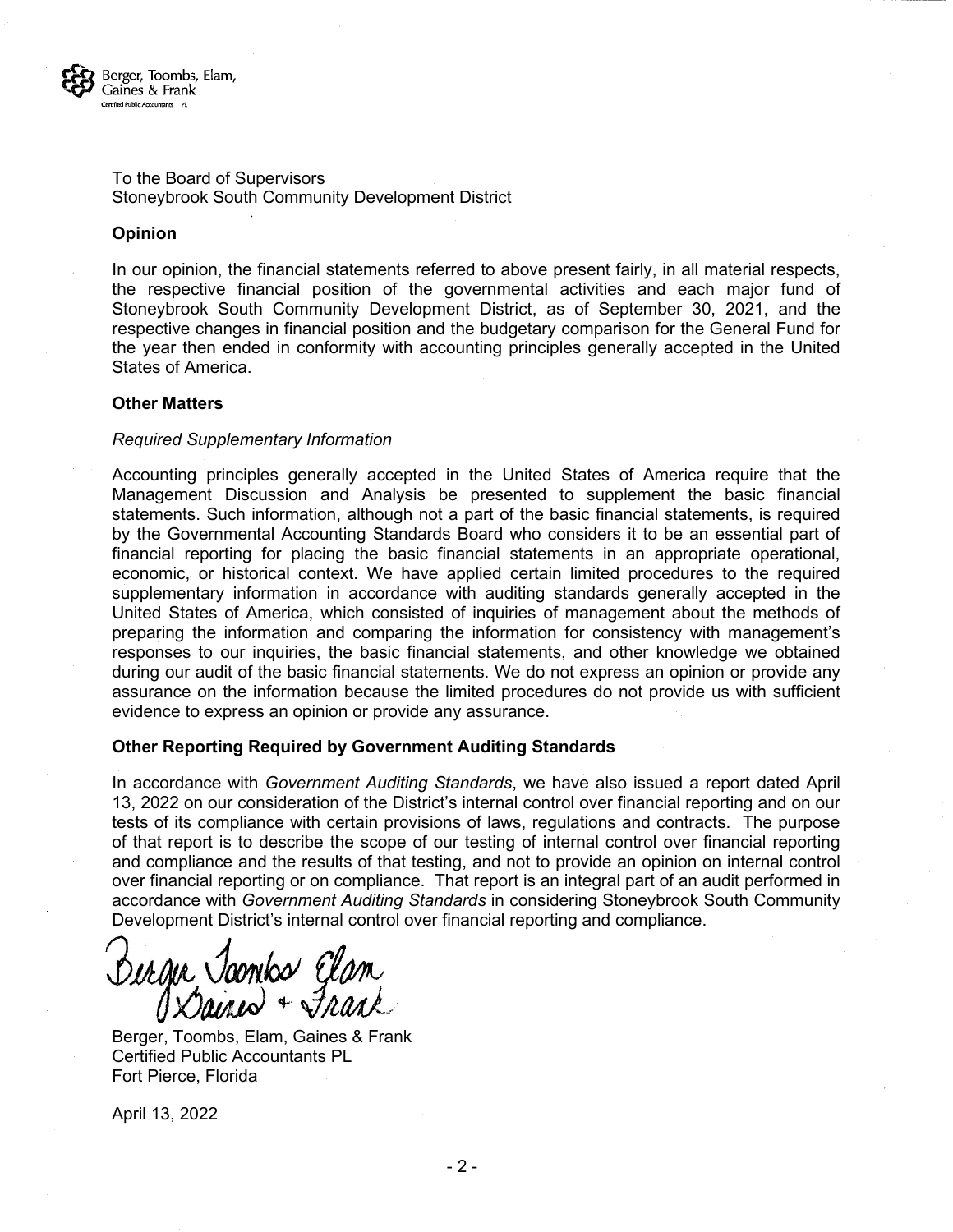Management's discussion and analysis of Stoneybrook South Community Development District (the "District") financial performance provides an objective and easily readable analysis of the District's financial activities. The analysis provides summary financial information for the District and should be read in conjunction with the District's financial statements.

# **OVERVIEW OF THE FINANCIAL STATEMENTS**

The District's basic financial statements comprise three components; 1) *Government-wide financial statements,* 2) *Fund financial statements,* and 3) *Notes to financial statements.* The *Government-wide financial statements* present an overall picture of the District's financial position and results of operations. The *Fund financial statements* present financial information for the District's major funds. The *Notes to financial statements* provide additional information concerning the District's finances.

The *Government-wide financial statements* are the **statement of net position** and the **statement of activities**. These statements use accounting methods similar to those used by private-sector companies. Emphasis is placed on the net position of governmental activities and the change in net position. Governmental activities are primarily supported by special assessments.

The **statement of net position** presents information on all assets and liabilities of the District, with the difference between assets and liabilities reported as net position. Assets, liabilities, and net position are reported for all Governmental activities.

The **statement of activities** presents information on all revenues and expenses of the District and the change in net position. Expenses are reported by major function and program revenues relating to those functions are reported, providing the net cost of all functions provided by the District. To assist in understanding the District's operations, expenses have been reported as governmental activities. Governmental activities financed by the District include general government, physical environment and debt service.

*Fund financial statements* present financial information for governmental funds. These statements provide financial information for the major funds of the District. Governmental fund financial statements provide information on the current assets and liabilities of the funds, changes in current financial resources (revenues and expenditures), and current available resources.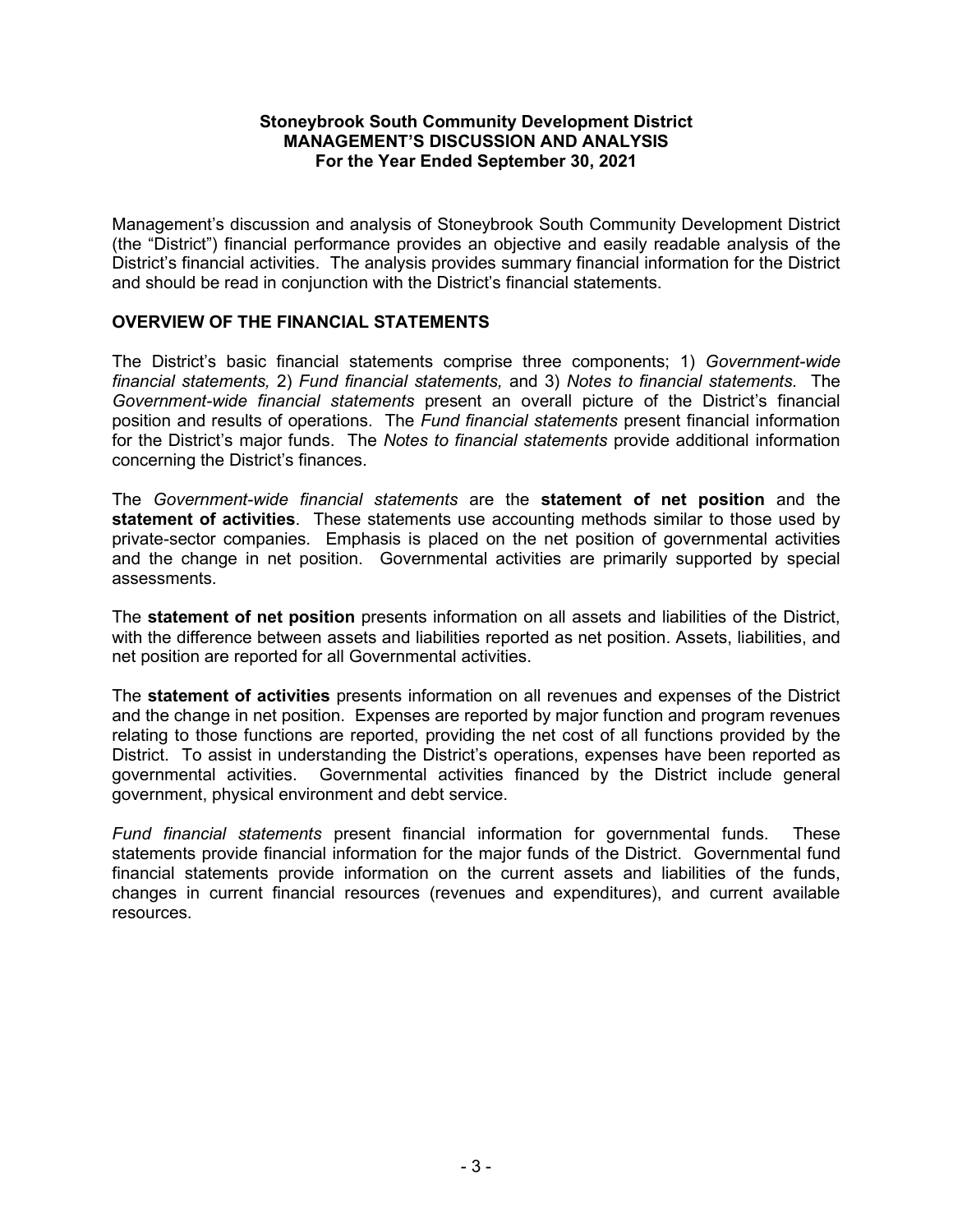# **OVERVIEW OF THE FINANCIAL STATEMENTS (CONTINUED)**

*Fund financial statements* include a **balance sheet** and a **statement of revenues, expenditures and changes in fund balances** for all governmental funds. A **statement of revenues, expenditures, and changes in fund balances – budget and actual** is provided for the District's General Fund. *Fund financial statements* provide more detailed information about the District's activities. Individual funds are established by the District to track revenues that are restricted to certain uses or to comply with legal requirements.

The *government-wide financial statements* and the *fund financial statements* provide different pictures of the District. The *government-wide financial statements* provide an overall picture of the District's financial standing. These statements are comparable to private-sector companies and give a good understanding of the District's overall financial health and how the District paid for the various activities, or functions, provided by the District. All assets of the District, including capital assets, are reported in the **statement of net position**. All liabilities, including principal outstanding on bonds and notes are included. In the **statement of activities**, transactions between the different functions of the District have been eliminated in order to avoid "doubling up" the revenues and expenses. The *fund financial statements* provide a picture of the major funds of the District. In the case of governmental activities, outlays for long lived assets are reported as expenditures and long-term liabilities, such as general obligation bonds, are not included in the fund financial statements. To provide a link from the *fund financial statements* to the *government-wide financial statements*, reconciliation is provided from the *fund financial statements* to the *government-wide financial statements.*

*Notes to financial statements* provide additional detail concerning the financial activities and financial balances of the District. Additional information about the accounting practices of the District, investments of the District, capital assets and long-term debt are some of the items included in the *notes to financial statements.*

### **Financial Highlights**

The following are the highlights of financial activity for the year ended September 30, 2021.

- ♦ The District's total assets and deferred outflows of resources exceeded total liabilities and deferred inflows of resources by \$18,636,584 (net position). Unrestricted net position was \$1,601,574, restricted net position was \$938,433 and net investment in capital assets was \$16,096,577.
- ♦ Governmental activities revenues totaled \$2,678,226 while governmental activities expenses totaled \$4,194,642.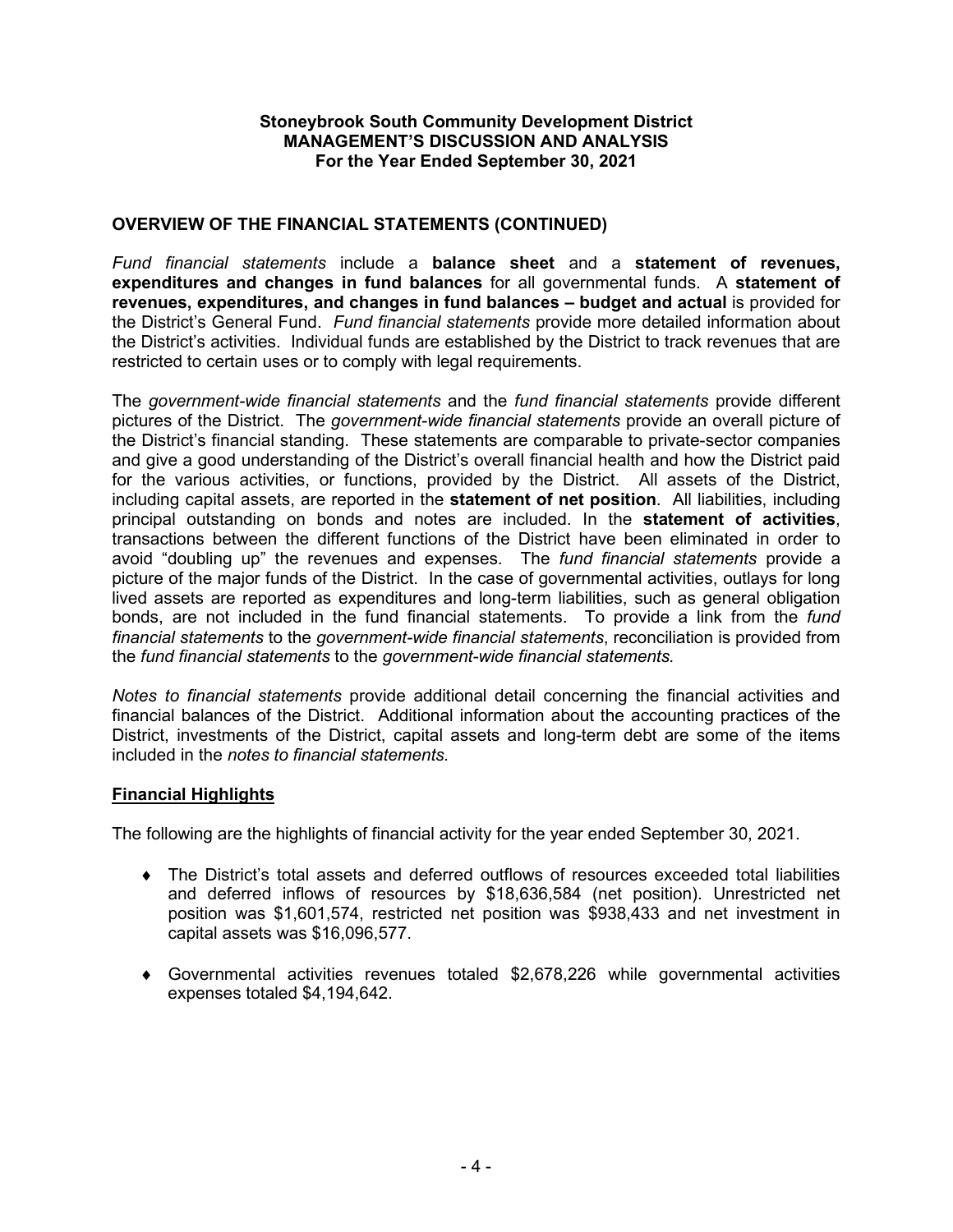# **OVERVIEW OF THE FINANCIAL STATEMENTS (CONTINUED)**

#### **Financial Analysis of the District**

The following schedule provides a summary of the assets, deferred outflows of resources, liabilities, deferred inflows of resources and net position of the District and is presented by category for comparison purposes

#### **Net Position**

|                                               | <b>Governmental Activities</b> |              |
|-----------------------------------------------|--------------------------------|--------------|
|                                               | 2021                           | 2020         |
|                                               |                                |              |
| <b>Current assets</b>                         | \$1,617,663                    | \$1,541,944  |
| <b>Restricted assets</b>                      | 2,752,313                      | 2,660,763    |
| Capital assets, net                           | 36,046,926                     | 38,275,204   |
| Deferred outflows of resources                | 20,581                         | 21,752       |
|                                               |                                |              |
| <b>Total Assets and Deferred Outflows</b>     | 40,437,483                     | 42,499,663   |
|                                               |                                |              |
| <b>Current liabilities</b>                    | 1,036,444                      | 1,021,335    |
| Non-current liabilities                       | 20,277,345                     | 20,810,515   |
| Deferred inflows of resources                 | 487,110                        | 519,813      |
|                                               |                                |              |
| <b>Total Liabilities and Deferred Inflows</b> | 21,800,899                     | 22,351,663   |
|                                               |                                |              |
| Net investment in capital assets              | 16,096,577                     | 17,795,153   |
| Net position - restricted                     | 938,433                        | 835,563      |
| Net position - unrestricted                   | 1,601,574                      | 1,522,284    |
|                                               |                                |              |
| <b>Total Net Position</b>                     | \$18,636,584                   | \$20,153,000 |

The increase in current assets and restricted assets is due to revenues exceeding expenditures at the fund level in the current year.

The decrease in capital assets is mainly related to depreciation for the current year.

The decrease in total liabilities is related to the principal payments made in the current year.

The decrease in net position is related to expenses exceeding revenues in the current year.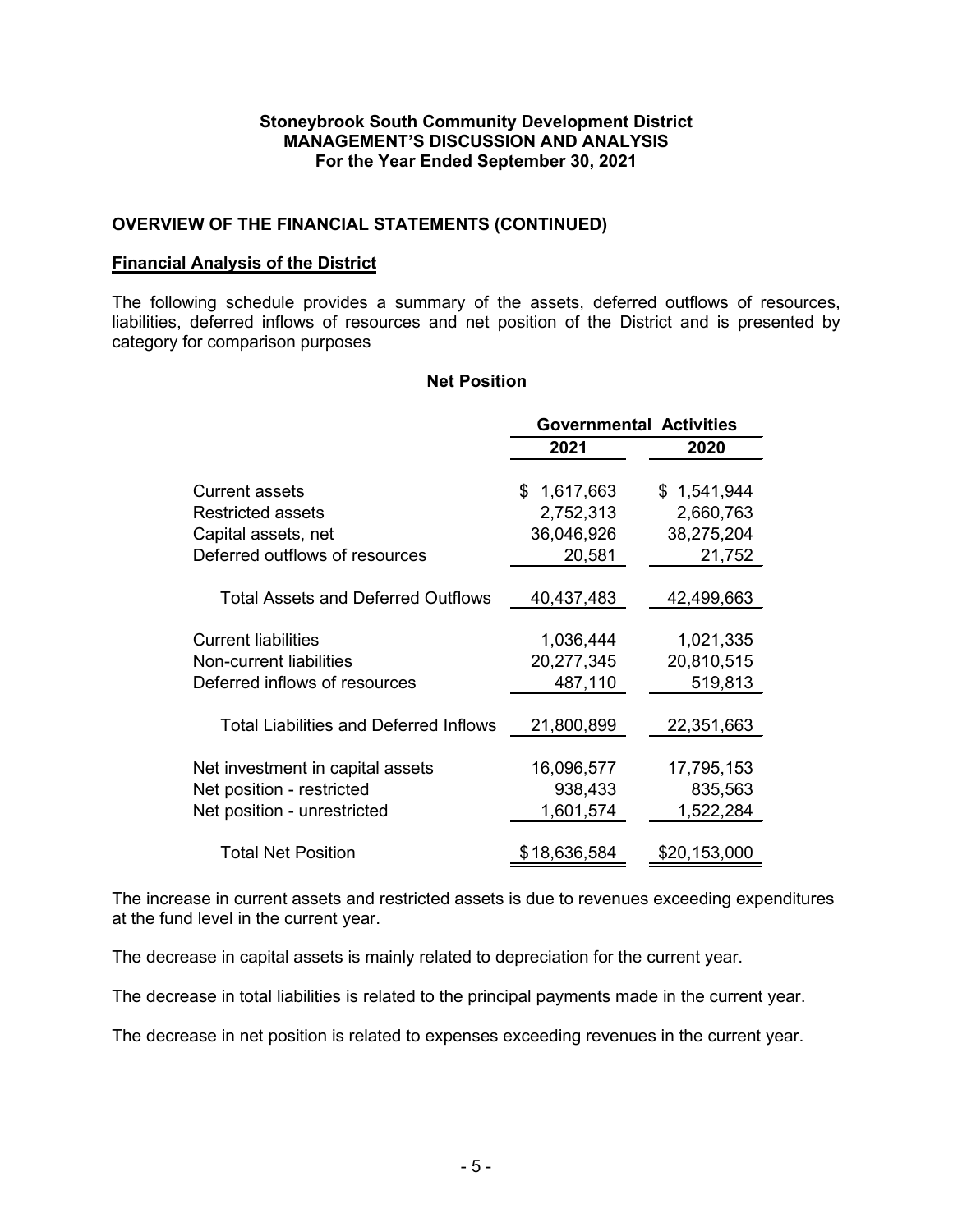# **OVERVIEW OF THE FINANCIAL STATEMENTS (CONTINUED)**

### **Financial Analysis of the District (Continued)**

The following schedule provides a summary of the changes in net position of the District and is presented by category for comparison purposes.

### **Change in Net Position**

|                                  | <b>Governmental Activities</b> |                 |  |
|----------------------------------|--------------------------------|-----------------|--|
|                                  | 2021                           | 2020            |  |
| <b>Program Revenues</b>          |                                |                 |  |
| Charges for services             | 2,676,125<br>\$                | 2,687,018<br>\$ |  |
| <b>General Revenues</b>          |                                |                 |  |
| Investment earnings              | 2,101                          | 23,448          |  |
| <b>Total Revenues</b>            | 2,678,226                      | 2,710,466       |  |
| <b>Expenses</b>                  |                                |                 |  |
| General government               | 74,994                         | 78,028          |  |
| Physical environment             | 2,934,574                      | 3,082,671       |  |
| Interest and other charges       | 1,185,074                      | 1,210,640       |  |
| <b>Total Expenses</b>            | 4,194,642                      | 4,371,339       |  |
| Change in Net Position           | (1,516,416)                    | (1,660,873)     |  |
| Net Position - Beginning of Year | 20,153,000                     | 21,813,873      |  |
| Net Position - End of Year       | 18,636,584                     | \$20,153,000    |  |

The decrease in investment earnings is related to reduced interest rates in the current year.

The decrease in physical environment expenses is mainly related to lower water purchases in the current year.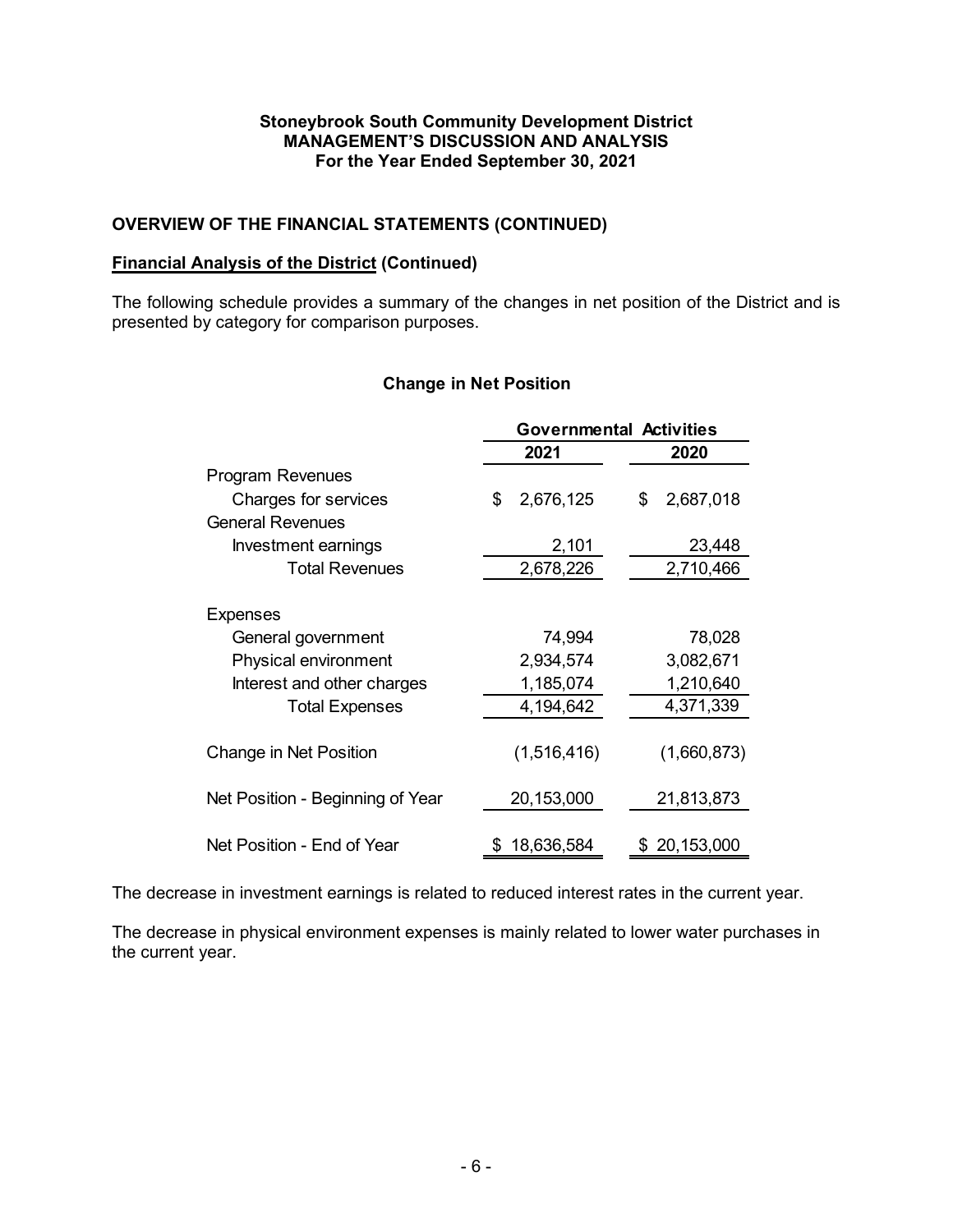# **OVERVIEW OF THE FINANCIAL STATEMENTS (CONTINUED)**

### **Capital Assets Activity**

The following schedule provides a summary of the District's capital assets as of September 30, 2021 and 2020.

|                                | <b>Governmental Activities</b> |              |  |
|--------------------------------|--------------------------------|--------------|--|
|                                | 2021                           | 2020         |  |
| Infrastructure                 | \$45,645,737                   | \$45,596,142 |  |
| Less: accumulated depreciation | (9,598,811)                    | (7,320,938)  |  |
| Total                          | 36,046,926                     | 38,275,204   |  |

Current year activity consisted of depreciation of \$2,277,873 and additions of \$49,595.

### **General Fund Budgetary Highlights**

Budgeted expenditures exceeded actual expenditures primarily due to less water and landscaping costs than were anticipated.

The September 30, 2021 budget was not amended.

### **Debt Management**

Governmental Activities debt includes the following:

- ♦ In June 2013, the District issued \$9,300,000 Series 2013 Special Assessment Refunding Bonds. These bonds were issued to refund a portion of the Series 2007A and 2007B Special Assessment Revenue Bonds. The balance outstanding at September 30, 2021 was \$7,705,000.
- ♦ In June 2014, the District issued \$14,785,000 Series 2014 Special Assessment Bonds. These bonds were issued to finance the acquisition and construction of certain improvements for the benefit of the District, specifically Area Two-A. The balance outstanding at September 30, 2021 was \$13,265,000.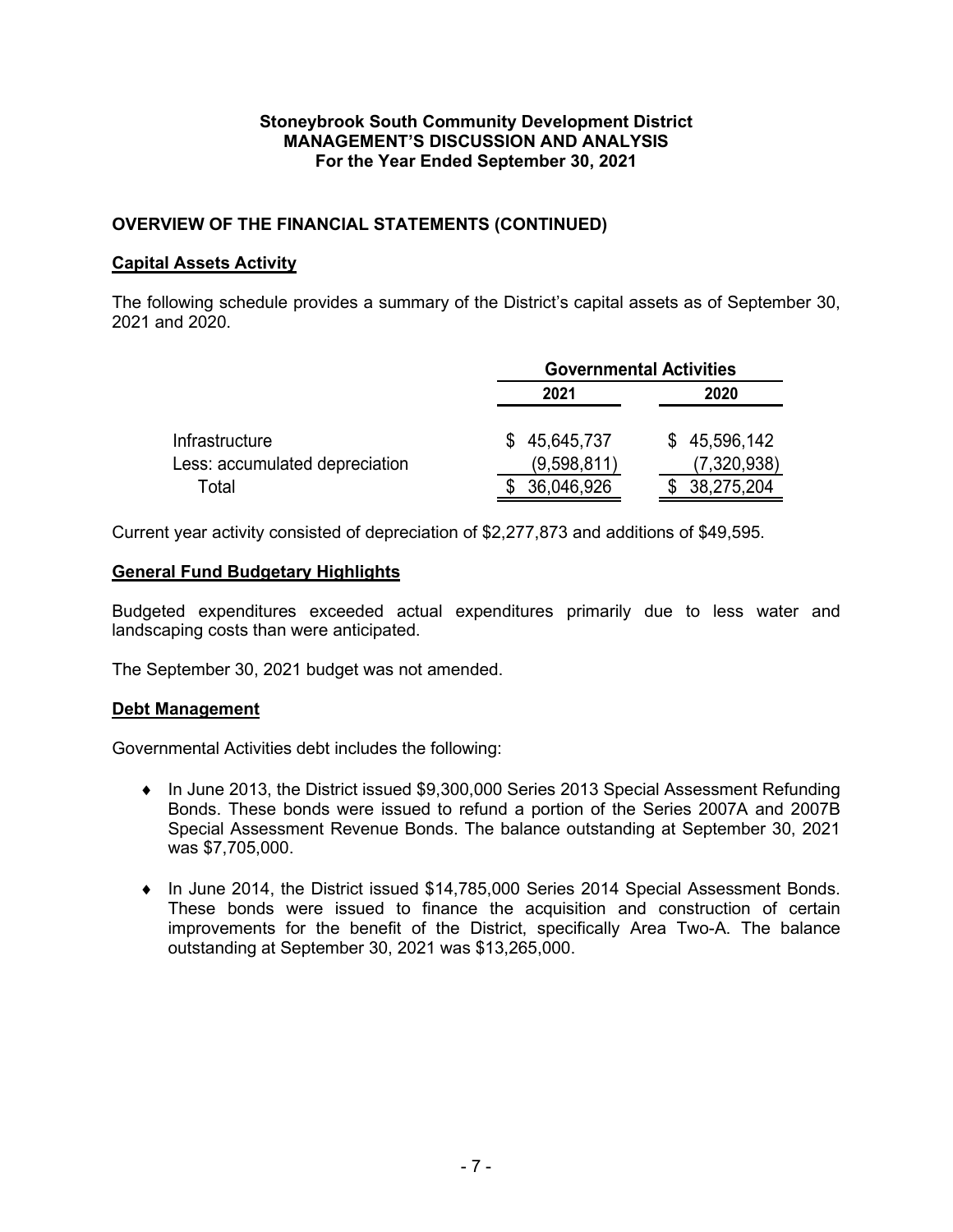# **OVERVIEW OF THE FINANCIAL STATEMENTS (CONTINUED)**

#### **Economic Factors and Next Year's Budget**

Stoneybrook South Community Development District does not expect any economic factors to have a significant effect on the financial position or results of operations of the District in fiscal year 2022.

### **Request for Information**

The financial report is designed to provide a general overview of Stoneybrook South Community Development District's finances for all those with an interest. Questions concerning any of the information provided in this report or requests for additional information should be addressed to the Stoneybrook South Community Development District, Governmental Management Services – CF, LLC, 219 East Livingston Street, Orlando, Florida 32801.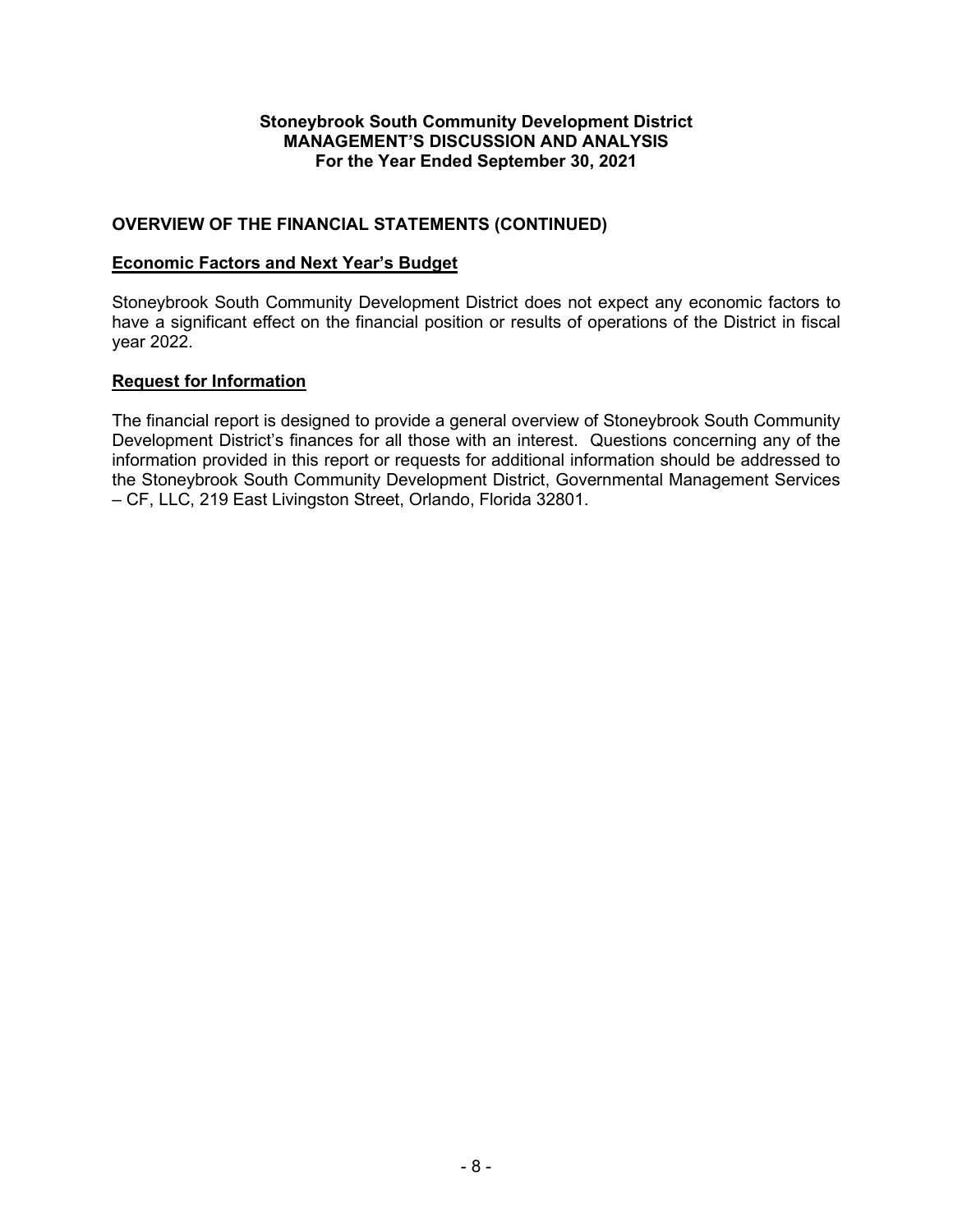### **Stoneybrook South Community Development District STATEMENT OF NET POSITION September 30, 2021**

|                                   | Governmental<br><b>Activities</b> |
|-----------------------------------|-----------------------------------|
| <b>ASSETS</b>                     |                                   |
| <b>Current Assets</b>             |                                   |
| Cash                              | \$<br>68,424                      |
| Investments                       | 1,501,473                         |
| Due from other governments        | 19,376                            |
| Prepaid expenses                  | 28,390                            |
| <b>Total Current Assets</b>       | 1,617,663                         |
| <b>Non-Current Assets</b>         |                                   |
| <b>Restricted Assets</b>          |                                   |
| Investments                       | 2,752,313                         |
| Capital Assets, Being Depreciated |                                   |
| Infrastructure                    | 45,645,737                        |
| Less: accumulated depreciation    | (9,598,811)                       |
| <b>Total Non-Current Assets</b>   | 38,799,239                        |
| <b>Total Assets</b>               | 40,416,902                        |
| DEFERRED OUTFLOWS OF RESOURCES    |                                   |
| Deferred amount on refunding      | 20,581                            |
| <b>LIABILITIES</b>                |                                   |
| <b>Current Liabilities</b>        |                                   |
| Accounts payable                  | 2,933                             |
| Bonds payable                     | 535,000                           |
| Accrued interest                  | 498,511                           |
| <b>Total Current Liabilities</b>  | 1,036,444                         |
| <b>Non-Current Liabilities</b>    |                                   |
| Bonds payable, net                | 20,277,345                        |
| <b>Total Liabilities</b>          | 21,313,789                        |
| DEFERRED INFLOWS OF RESOURCES     |                                   |
| Deferred gain on refunding        | 487,110                           |
|                                   |                                   |
| <b>NET POSITION</b>               |                                   |
| Net investment in capital assets  | 16,096,577                        |
| Restricted for debt service       | 938,433                           |
| Unrestricted                      | 1,601,574                         |
| <b>Total Net Position</b>         | \$<br>18,636,584                  |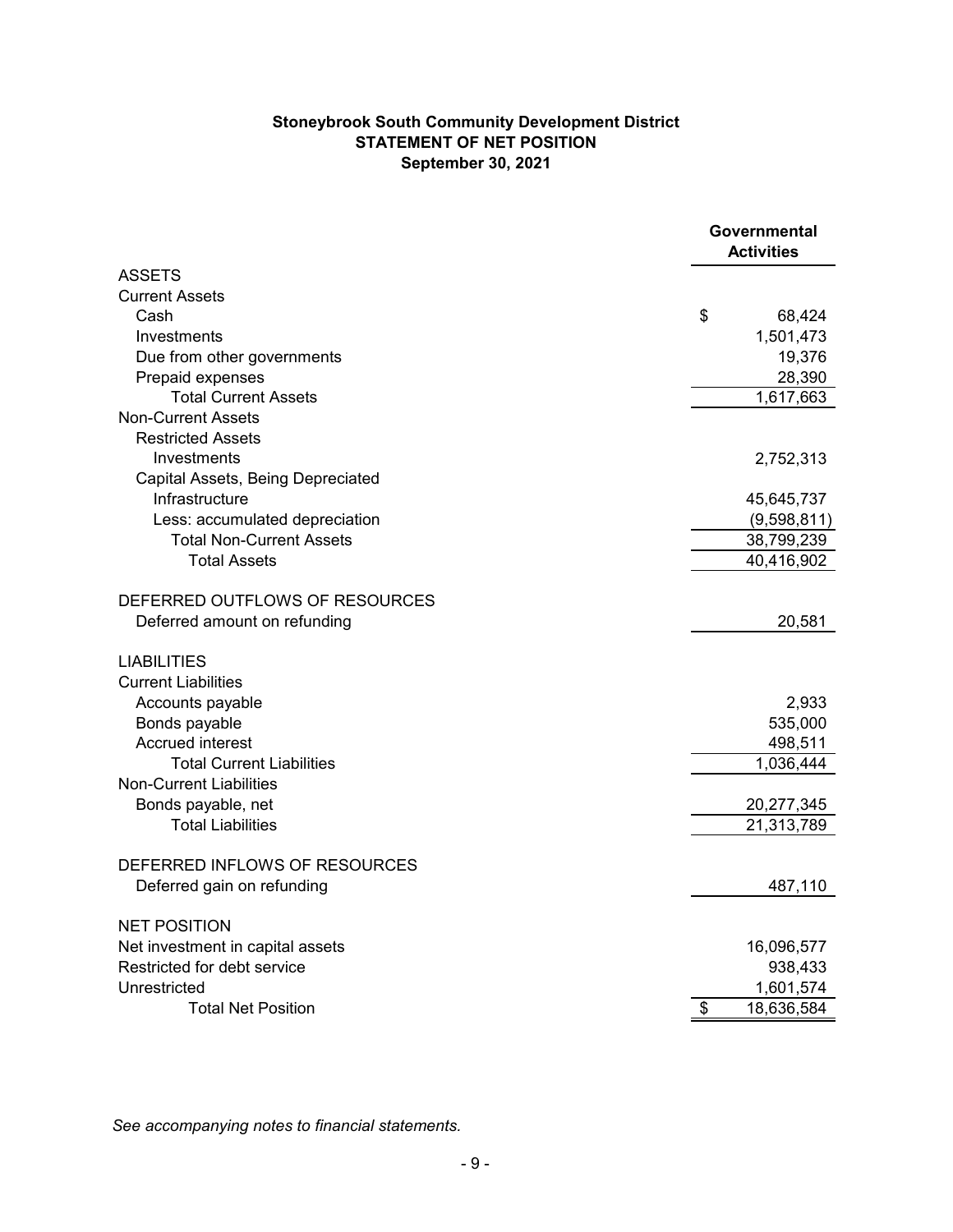# **Stoneybrook South Community Development District STATEMENT OF ACTIVITIES For the Year Ended September 30, 2021**

|                                                                                                                                                    |                                                                                                                      | Program<br><b>Revenues</b><br><b>Charges for</b>        | <b>Net (Expense)</b><br><b>Revenues and</b><br><b>Changes in</b><br><b>Net Position</b><br>Governmental |
|----------------------------------------------------------------------------------------------------------------------------------------------------|----------------------------------------------------------------------------------------------------------------------|---------------------------------------------------------|---------------------------------------------------------------------------------------------------------|
| <b>Functions/Programs</b>                                                                                                                          | <b>Expenses</b>                                                                                                      | <b>Services</b>                                         | <b>Activities</b>                                                                                       |
| <b>Governmental Activities</b><br>General government<br>Physical environment<br>Interest and other charges<br><b>Total Governmental Activities</b> | \$<br>(74, 994)<br>(2,934,574)<br>(1, 185, 074)<br>(4,194,642)<br>\$<br><b>General Revenues</b><br>Investment income | \$<br>88,053<br>771,054<br>1,817,018<br>\$<br>2,676,125 | \$<br>13,059<br>(2, 163, 520)<br>631,944<br>(1,518,517)<br>2,101                                        |
|                                                                                                                                                    | Net Position - October 1, 2020                                                                                       | Change in Net Position                                  | (1,516,416)<br>20,153,000                                                                               |
|                                                                                                                                                    | Net Position - September 30, 2021                                                                                    |                                                         | 18,636,584                                                                                              |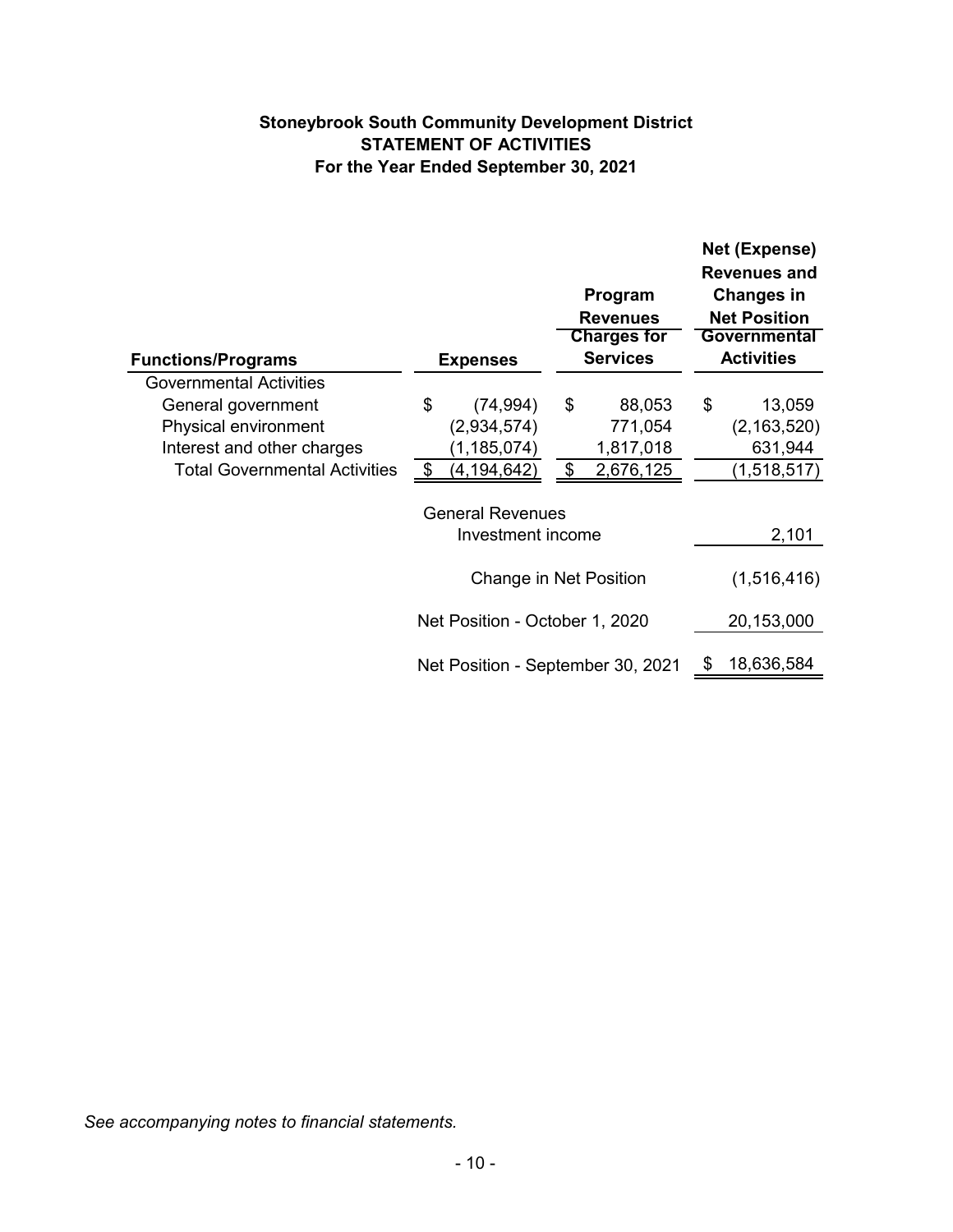# **Stoneybrook South Community Development District BALANCE SHEET – GOVERNMENTAL FUNDS September 30, 2021**

|                                            |              |                     |        | Total           |
|--------------------------------------------|--------------|---------------------|--------|-----------------|
|                                            |              |                     |        | Governmental    |
|                                            | General      | <b>Debt Service</b> |        | Funds           |
| <b>ASSETS</b>                              |              |                     |        |                 |
| Cash                                       | \$<br>68,424 | \$                  |        | \$<br>68,424    |
| Investments                                | 1,501,473    |                     |        | 1,501,473       |
| Due from other governments                 | 6,220        |                     | 13,156 | 19,376          |
| Prepaid expenses                           | 28,390       |                     |        | 28,390          |
| <b>Restricted assets</b>                   |              |                     |        |                 |
| Cash and investments, at fair value        |              | 2,752,313           |        | 2,752,313       |
| <b>Total Assets</b>                        | \$1,604,507  | \$2,765,469         |        | \$<br>4,369,976 |
|                                            |              |                     |        |                 |
| <b>LIABILITIES AND FUND BALANCES</b>       |              |                     |        |                 |
| <b>LIABILITIES</b>                         |              |                     |        |                 |
| Accounts payable                           | \$<br>2,933  | \$                  |        | \$<br>2,933     |
|                                            |              |                     |        |                 |
| <b>FUND BALANCES</b>                       |              |                     |        |                 |
| Nonspendable - prepaid expenses            | 28,390       |                     |        | 28,390          |
| Restricted:                                |              |                     |        |                 |
| Debt service                               |              | 2,765,469           |        | 2,765,469       |
| Unassigned                                 | 1,573,184    |                     |        | 1,573,184       |
| <b>Total Fund Balances</b>                 | 1,601,574    | 2,765,469           |        | 4,367,043       |
| <b>Total Liabilities and Fund Balances</b> | \$1,604,507  | \$2,765,469         |        | \$<br>4,369,976 |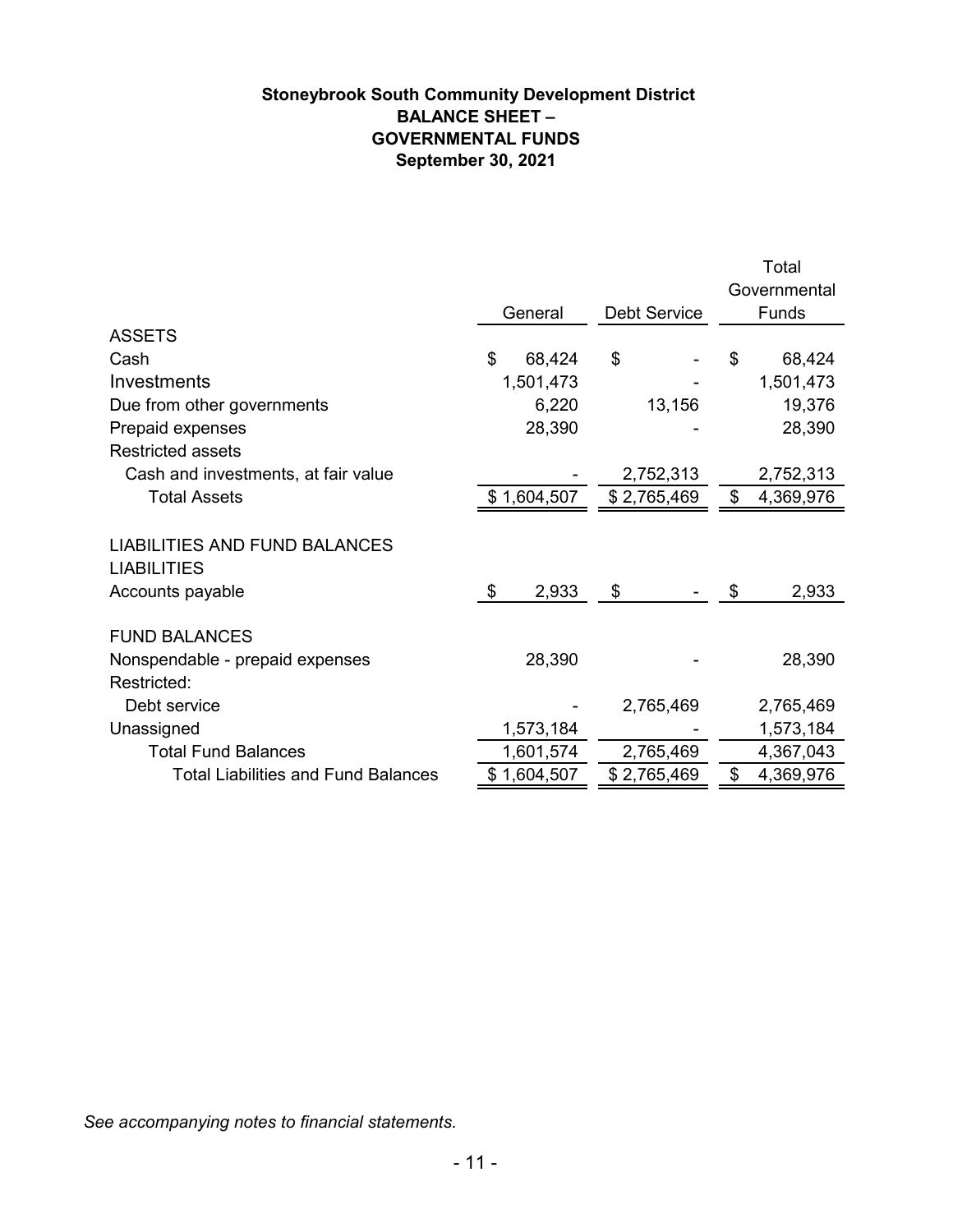# **Stoneybrook South Community Development District RECONCILIATION OF TOTAL GOVERNMENTAL FUND BALANCES TO NET POSITION OF GOVERNMENTAL ACTIVITIES September 30, 2021**

| <b>Total Governmental Fund Balances</b>                                                                                                                                                                                    | \$<br>4,367,043 |
|----------------------------------------------------------------------------------------------------------------------------------------------------------------------------------------------------------------------------|-----------------|
| Amounts reported for governmental activities in the Statement of Net Position<br>are different because:                                                                                                                    |                 |
| Capital assets, infrastructure, \$45,645,737, net of accumulated depreciation,<br>\$(9,598,811), used in governmental activities are not current financial<br>resources and therefore, are not reported at the fund level. | 36,046,926      |
| Deferred outflow of resources are not current financial resources and<br>therefore, are not reported at the fund level.                                                                                                    | 20,581          |
| Long-term liabilities, including bonds payable, \$(20,970,000), net of bond<br>discount, net, \$157,655, are not due and payable in the current period<br>and therefore, are not reported at the fund level.               | (20, 812, 345)  |
| Deferred inflows of resources are not current financial uses and<br>therefore, are not reported at the fund level.                                                                                                         | (487, 110)      |
| Accrued interest expense for long-term debt is not a current financial use<br>and therefore, is not reported at the governmental fund level.                                                                               | (498,511)       |
| <b>Net Position of Governmental Activities</b>                                                                                                                                                                             | 18,636,584      |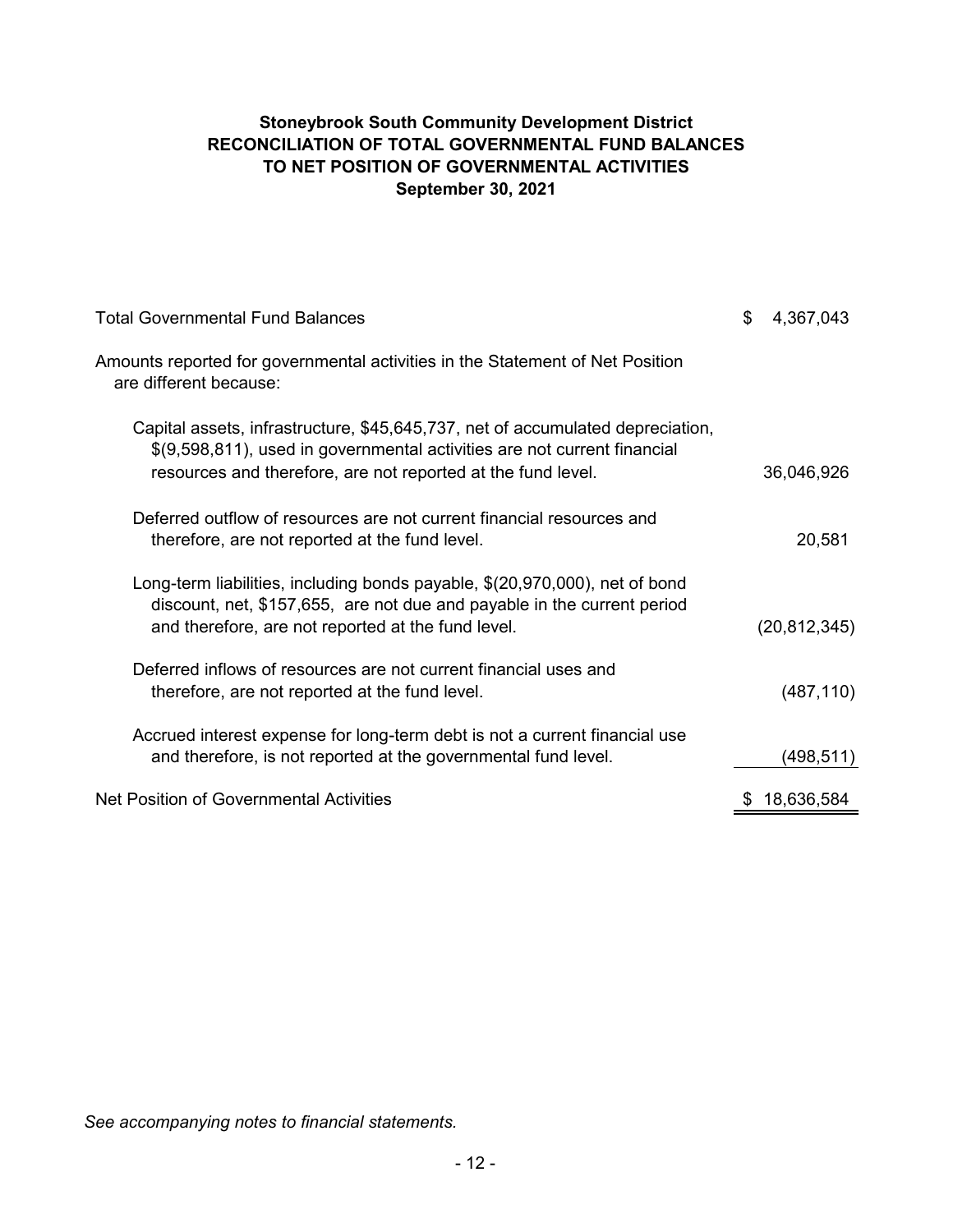# **Stoneybrook South Community Development District STATEMENT OF REVENUES, EXPENDITURES AND CHANGES IN FUND BALANCES – GOVERNMENTAL FUNDS For the Year Ended September 30, 2021**

|                                    |               |                     | Total<br>Governmental |
|------------------------------------|---------------|---------------------|-----------------------|
|                                    | General       | <b>Debt Service</b> | Funds                 |
| <b>Revenues</b>                    |               |                     |                       |
| Special assessments                | 859,107<br>\$ | \$1,817,018         | \$<br>2,676,125       |
| Investment income                  | 1,473         | 628                 | 2,101                 |
| <b>Total Revenues</b>              | 860,580       | 1,817,646           | 2,678,226             |
| <b>Expenditures</b>                |               |                     |                       |
| Current                            |               |                     |                       |
| General government                 | 74,994        |                     | 74,994                |
| Physical environment               | 656,701       |                     | 656,701               |
| Capital outlay                     | 49,595        |                     | 49,595                |
| Debt service                       |               |                     |                       |
| Principal                          |               | 510,000             | 510,000               |
| Interest                           |               | 1,215,588           | 1,215,588             |
| <b>Total Expenditures</b>          | 781,290       | 1,725,588           | 2,506,878             |
| Net Change in Fund Balances        | 79,290        | 92,058              | 171,348               |
| Fund Balances - October 1, 2020    | 1,522,284     | 2,673,411           | 4,195,695             |
| Fund Balances - September 30, 2021 | \$1,601,574   | \$2,765,469         | 4,367,043             |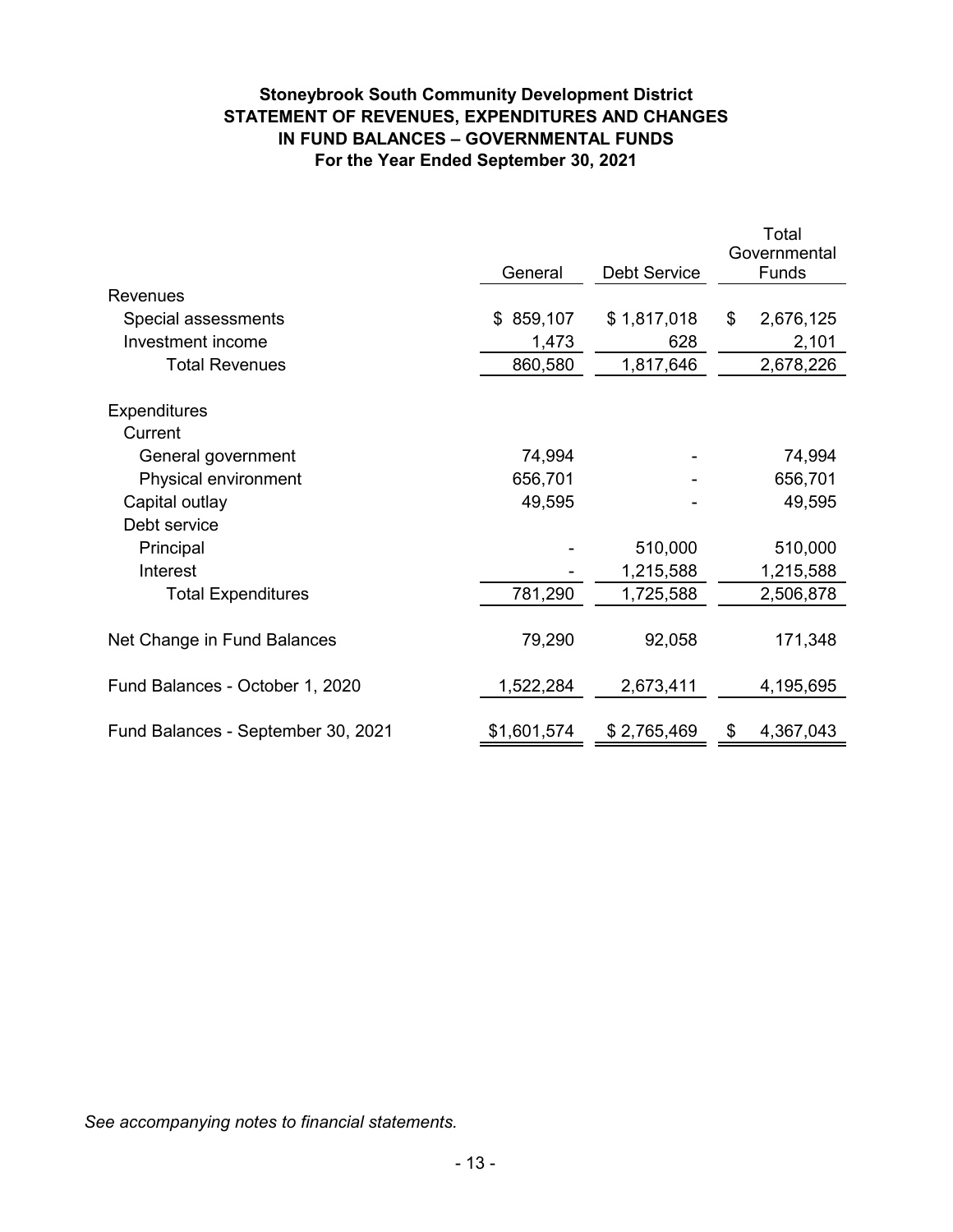# **Stoneybrook South Community Development District RECONCILIATION OF THE STATEMENT OF REVENUES, EXPENDITURES AND CHANGES IN FUND BALANCES OF GOVERNMENTAL FUNDS TO THE STATEMENT OF ACTIVITIES For the Year Ended September 30, 2021**

| Net Change in Fund Balances - Total Governmental Funds                                                                                                                                                                                                                                                                | \$<br>171,348     |
|-----------------------------------------------------------------------------------------------------------------------------------------------------------------------------------------------------------------------------------------------------------------------------------------------------------------------|-------------------|
| Amounts reported for governmental activities in the Statement of Activities are<br>different because:                                                                                                                                                                                                                 |                   |
| Governmental funds report capital outlays as expenditures. However, in the<br>Statement of Activities, the cost of those assets is allocated over their<br>estimated useful lives as depreciation. This is the amount that depreciation<br>$$(2,277,873)$ , exceeded capital outlay, \$49,595, in the current period. | (2,228,278)       |
| Repayment of bond and note principal is an expenditure in the governmental funds,<br>but the repayment reduces long-term liabilities in the Statement of Net Position.                                                                                                                                                | 510,000           |
| Governmental funds report bond discounts as expenditures. However, in the<br>Statement of Activities, the cost is allocated as amortization expense.                                                                                                                                                                  | (6, 830)          |
| The deferred amount on refunding is amortized at the government-wide level as<br>interest over the life of the associated bonds payable. This is the current year<br>amount amortized.                                                                                                                                | (1, 171)          |
| The deferred gain on refunding is amortized at the government-wide level as<br>interest over the life of the associated bonds payable. This is the current year<br>amount amortized.                                                                                                                                  | 27,703            |
| At the fund level interest is recognized when due. At the government-wide level<br>interest is accrued on outstanding debt. This is the current year accrual.                                                                                                                                                         | 10,812            |
| Change in Net Position of Governmental Activities                                                                                                                                                                                                                                                                     | \$<br>(1,516,416) |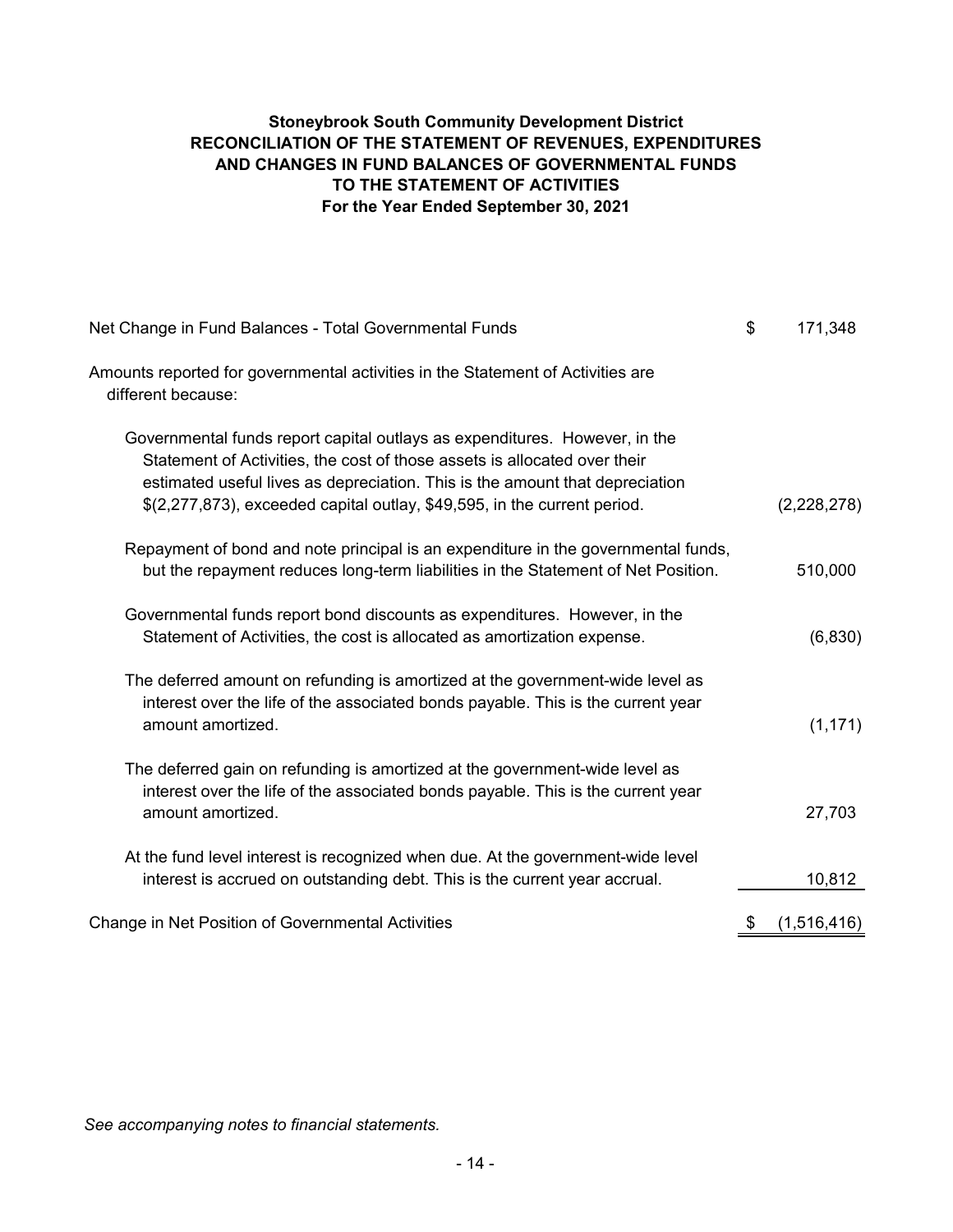# **Stoneybrook South Community Development District STATEMENT OF REVENUES, EXPENDITURES AND CHANGES IN FUND BALANCES – BUDGET AND ACTUAL – GENERAL FUND For the Year Ended September 30, 2021**

|                                    | Original<br><b>Budget</b> | <b>Final</b><br><b>Budget</b> | <b>Actual</b> | <b>Variance with</b><br><b>Final Budget</b><br><b>Positive</b><br>(Negative) |
|------------------------------------|---------------------------|-------------------------------|---------------|------------------------------------------------------------------------------|
| Revenues                           |                           |                               |               |                                                                              |
| Special assessments                | \$845,101                 | \$845,101                     | 859,107<br>\$ | \$<br>14,006                                                                 |
| Investment income                  |                           |                               | 1,473         | 1,473                                                                        |
| <b>Total Revenues</b>              | 845,101                   | 845,101                       | 860,580       | 15,479                                                                       |
| <b>Expenditures</b><br>Current     |                           |                               |               |                                                                              |
| General government                 | 104,044                   | 104,044                       | 74,994        | 29,050                                                                       |
| Physical environment               | 930,230                   | 930,230                       | 656,701       | 273,529                                                                      |
| Capital outlay                     | 15,000                    | 15,000                        | 49,595        | (34,595)                                                                     |
| <b>Total Expenditures</b>          | 1,049,274                 | 1,049,274                     | 781,290       | 267,984                                                                      |
| Net Change in Fund Balances        | (204, 173)                | (204, 173)                    | 79,290        | 283,463                                                                      |
| Fund Balances - October 1, 2020    | 204,173                   | 204,173                       | 1,522,284     | 1,318,111                                                                    |
| Fund Balances - September 30, 2021 |                           |                               | \$1,601,574   | 1,601,574<br>S                                                               |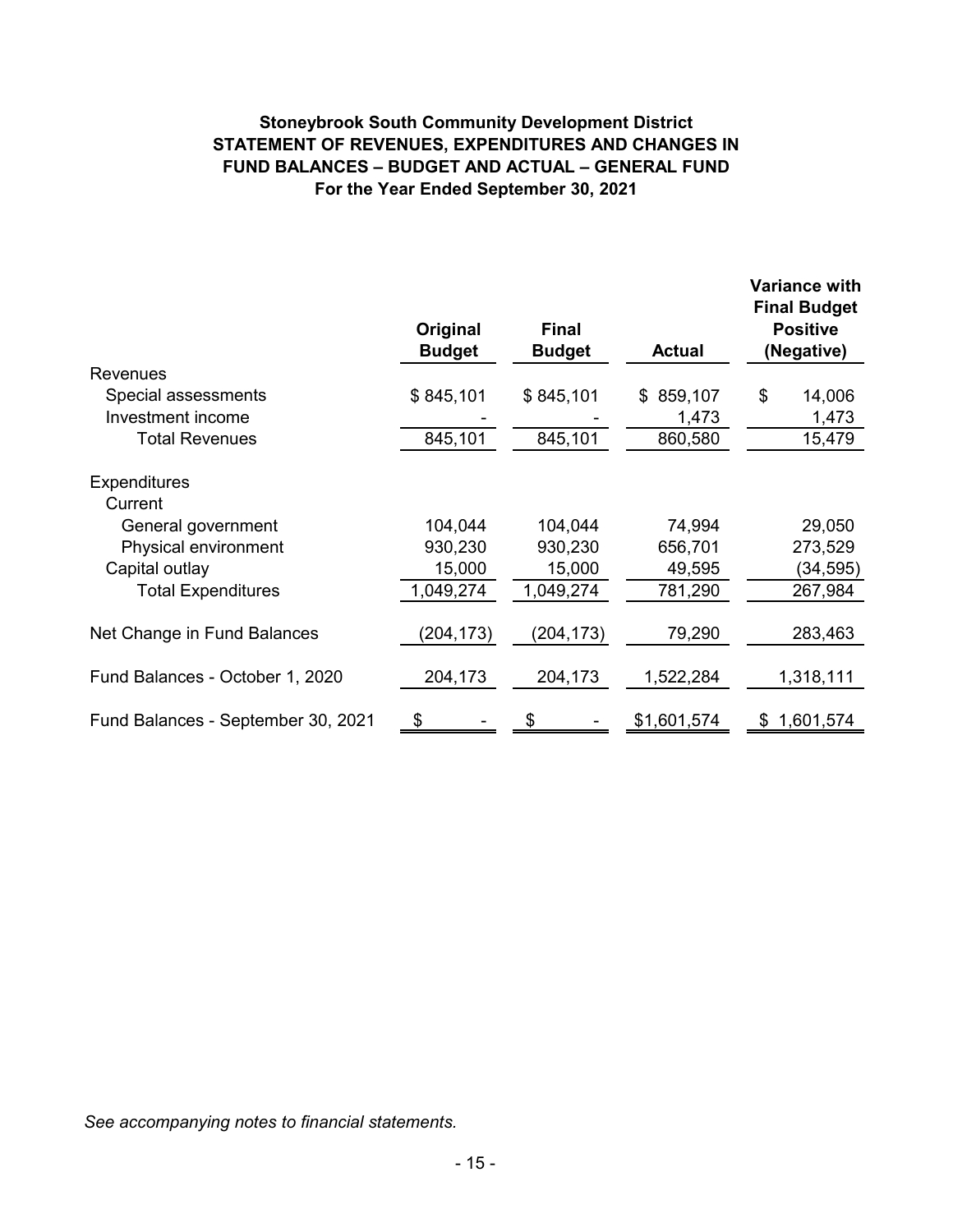# **NOTE A – SUMMARY OF SIGNIFICANT ACCOUNTING POLICIES**

The financial statements of the District have been prepared in conformity with generally accepted accounting principles (GAAP) as applied to governmental units. The Governmental Accounting Standards Board (GASB) is the accepted standard-setting body for establishing governmental accounting and financial reporting principles. The District's more significant accounting policies are described below.

### **1. Reporting Entity**

The District was established on July 24, 2006, pursuant to the Uniform Community Development District Act of 1980, Chapter 190, Florida Statutes, (the "Act"), by Ordinance No. 06-26 and amended by Ordinance No. 2016-69, of the Board of County Commissioners of Osceola County, as a Community Development District. The District was established for the purposes of financing and managing the acquisition, construction, maintenance and operation of the infrastructure necessary for community development within its jurisdiction. The District is authorized to issue bonds for the purpose, among others, of financing, funding, planning, establishing, acquiring, constructing district roads, landscaping, and other basic infrastructure projects within or outside the boundaries of the Stoneybrook South Community Development District. The District is governed by a Board of Supervisors who are elected on an at large basis by the qualified electors within the District. The District operates within the criteria established by Chapter 190, Florida Statutes.

As required by GAAP, these financial statements present the Stoneybrook South Community Development District (the primary government) as a stand-alone government. The reporting entity for the District includes all functions of government in which the District's Board exercises oversight responsibility including, but not limited to, financial interdependency, selection of governing authority, designation of management, significant ability to influence operations and accountability for fiscal matters.

Based upon the application of the above-mentioned criteria as set forth in Governmental Accounting Standards, the District has identified no component units.

### **2. Measurement Focus and Basis of Accounting**

The basic financial statements of the District are composed of the following:

- Government-wide financial statements
- Fund financial statements
- Notes to financial statements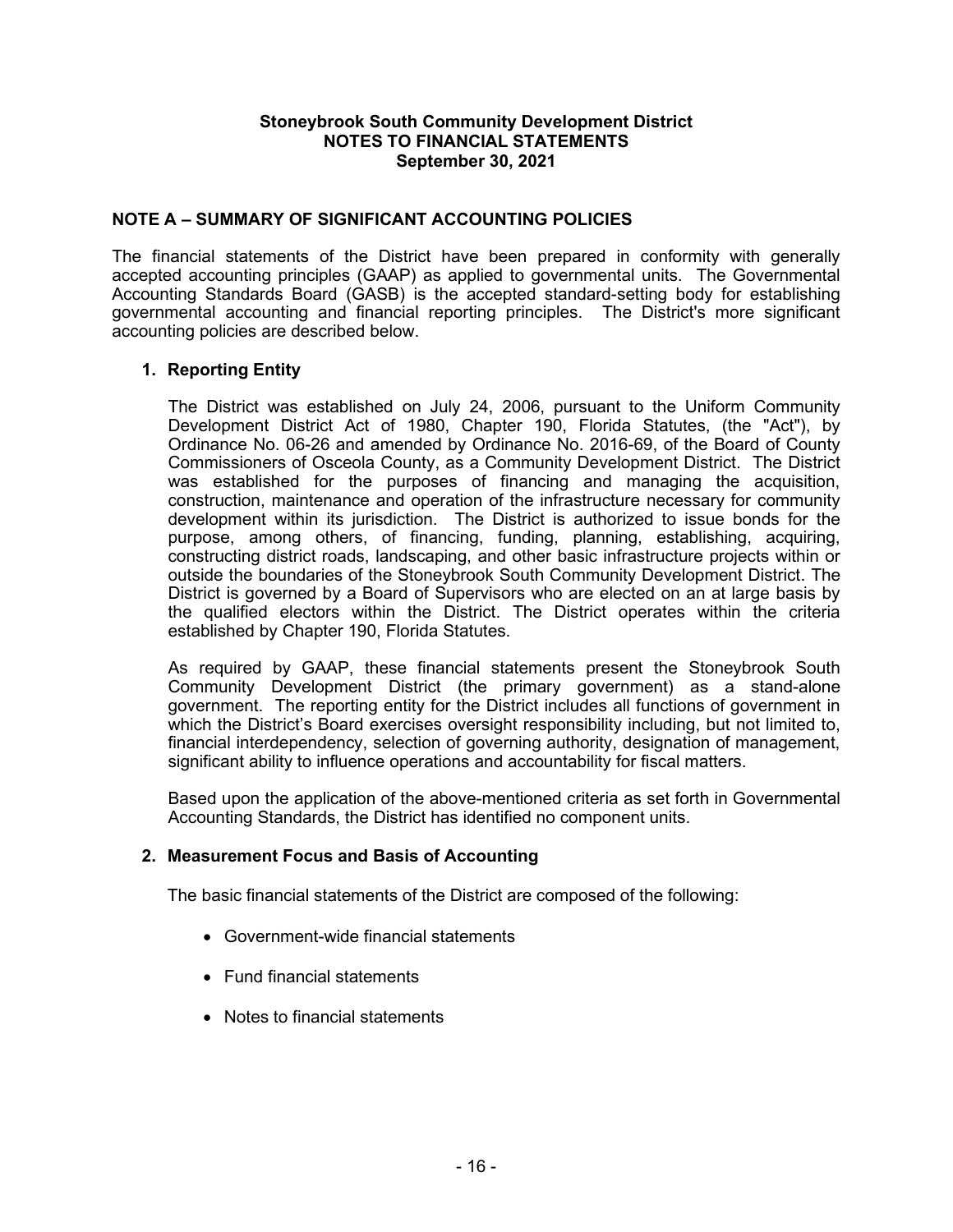# **NOTE A – SUMMARY OF SIGNIFICANT ACCOUNTING POLICIES (CONTINUED)**

#### **2. Measurement Focus and Basis of Accounting (Continued)**

#### **a. Government-wide Financial Statements**

The government-wide financial statements are reported using the economic resources measurement focus and the accrual basis of accounting. Governmentwide financial statements report all non-fiduciary information about the reporting government as a whole. These statements include all the governmental activities of the primary government. The effect of interfund activity has been removed from these statements.

Governmental activities are supported by special assessments. Program revenues are netted with program expenses in the statement of activities to present the net cost of each program.

Amounts paid to acquire capital assets are capitalized as assets, rather than reported as an expenditure. Proceeds of long-term debt are recorded as liabilities in the government-wide financial statements, rather than as an other financing source.

Amounts paid to reduce long-term indebtedness of the reporting government are reported as a reduction of the related liability, rather than as an expenditure.

### **b. Fund Financial Statements**

The underlying accounting system of the District is organized and operated on the basis of separate funds, each of which is considered to be a separate accounting entity. The operations of each fund are accounted for with a separate set of selfbalancing accounts that comprise its assets, liabilities, fund equity, revenues and expenditures or expenses, as appropriate. Governmental resources are allocated to and accounted for in individual funds based upon the purposes for which they are to be spent and the means by which spending activities are controlled.

Fund financial statements for the primary government's governmental funds are presented after the government-wide financial statements. These statements display information about major funds individually.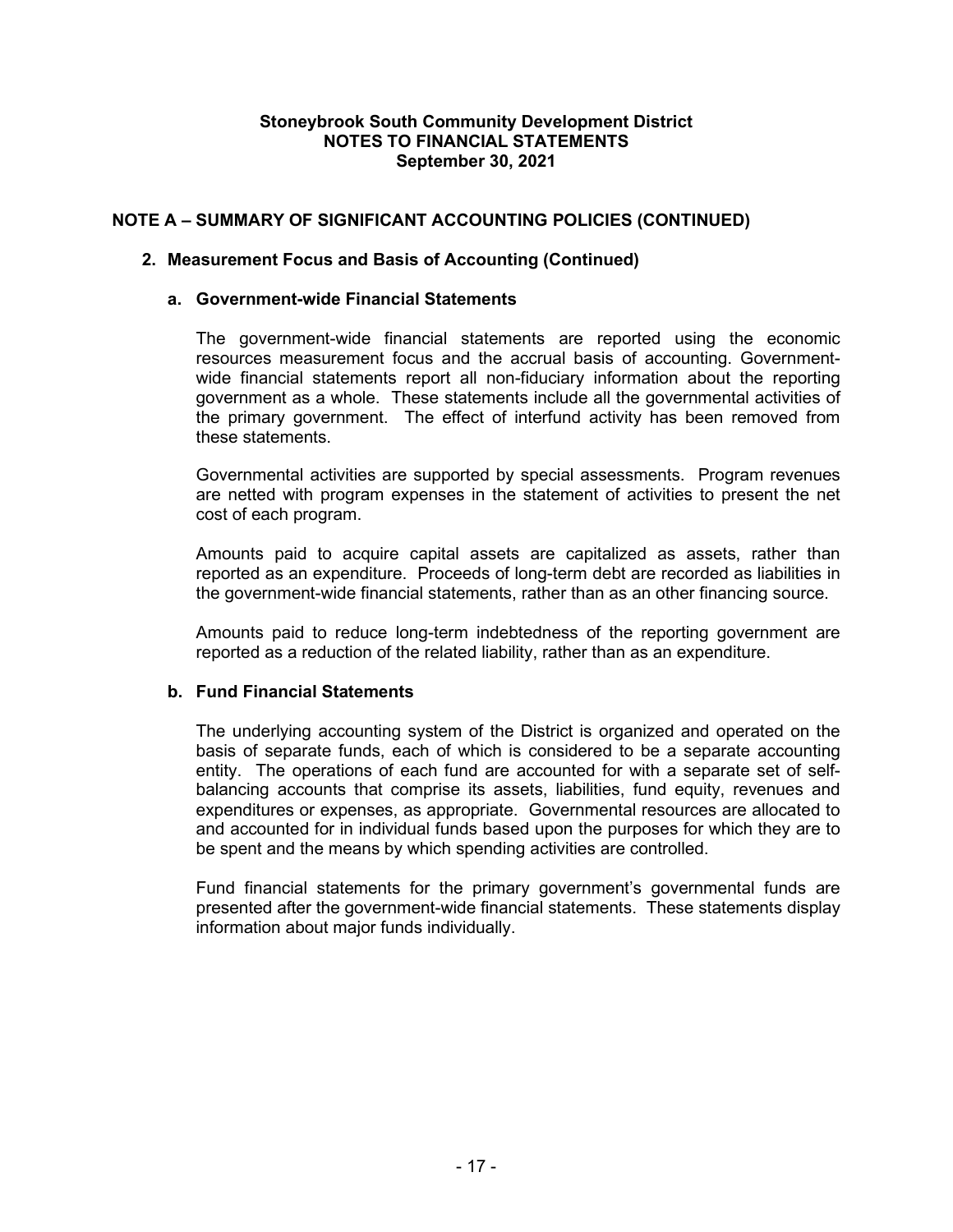# **NOTE A – SUMMARY OF SIGNIFICANT ACCOUNTING POLICIES (CONTINUED)**

### **2. Measurement Focus and Basis of Accounting (Continued)**

### **b. Fund Financial Statements (Continued)**

### **Governmental Funds**

The District reports fund balance according to Governmental Accounting Standards Board Statement 54 – Fund Balance Reporting and Governmental Fund Type Definitions. The Statement requires the fund balance for governmental funds to be reported in classifications that comprise a hierarchy based primarily on the extent to which the government is bound to honor constraints on the specific purposes for which amounts in those funds can be spent.

The District has various policies governing the fund balance classifications.

Nonspendable Fund Balance – This classification consists of amounts that cannot be spent because they are either not in spendable form or are legally or contractually required to be maintained intact.

Restricted Fund Balance *–* This classification includes amounts that can be spent only for specific purposes stipulated by constitution, external resource providers, or through enabling legislation.

Assigned Fund Balance – This classification consists of the Board of Supervisors' intent to be used for specific purposes, but are neither restricted nor committed. The assigned fund balances can also be assigned by the District's management company.

Unassigned Fund Balance – This classification is the residual classification for the government's general fund and includes all spendable amounts not contained in the other classifications. Unassigned fund balance is considered to be utilized first when an expenditure is incurred for purposes for which amounts in any of those unrestricted fund balance classifications could be used.

Fund Balance Spending Hierarchy – For all governmental funds except special revenue funds, when restricted, committed, assigned, and unassigned fund balances are combined in a fund, qualified expenditures are paid first from restricted or committed fund balance, as appropriate, then assigned and finally unassigned fund balances.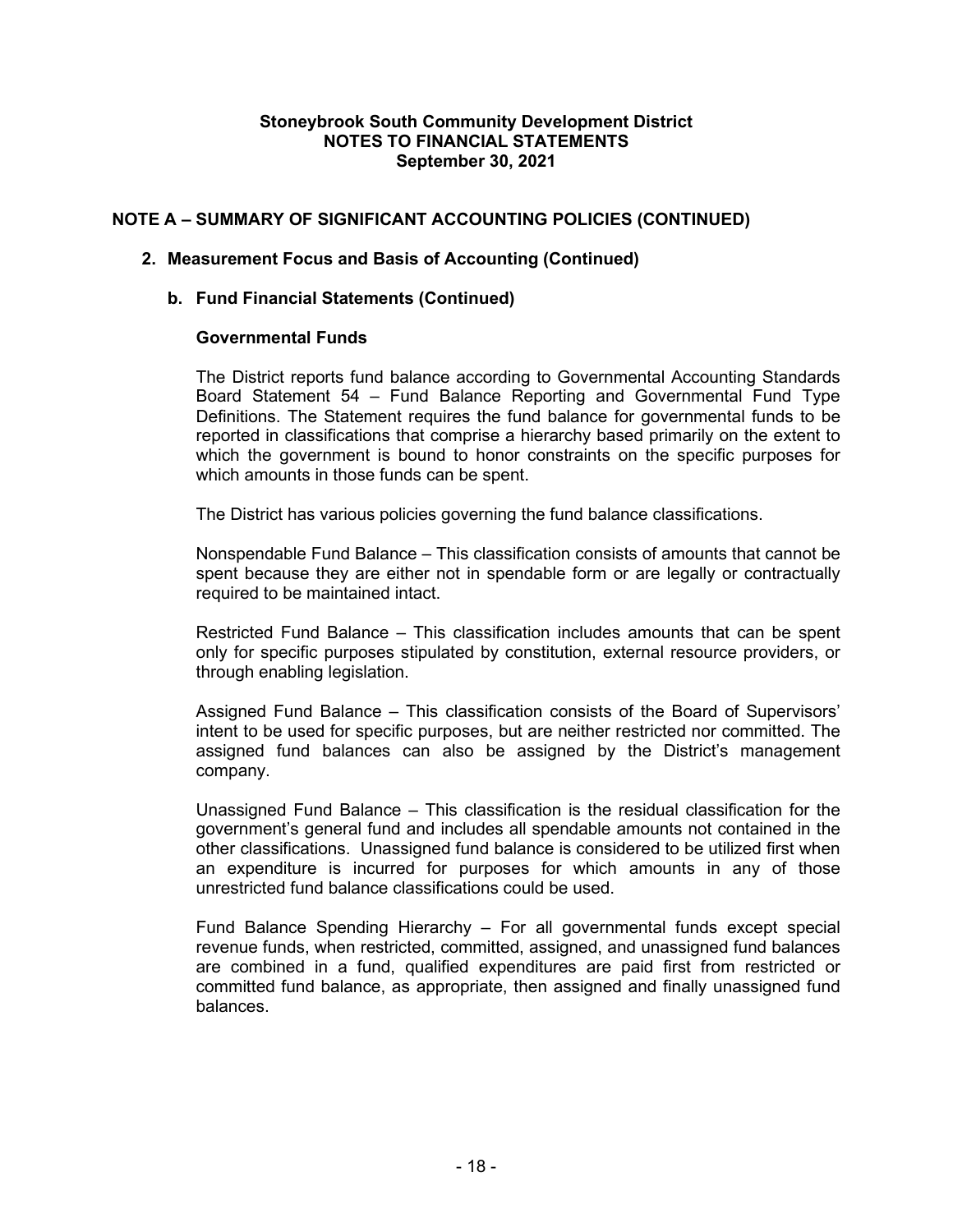# **NOTE A – SUMMARY OF SIGNIFICANT ACCOUNTING POLICIES (CONTINUED)**

#### **2. Measurement Focus and Basis of Accounting (Continued)**

#### **b. Fund Financial Statements (Continued)**

#### **Governmental Funds (Continued)**

Governmental fund financial statements are reported using the current financial resources measurement focus and the modified accrual basis of accounting. Revenues are considered to be available when they are collected within the current period or soon thereafter to pay liabilities of the current period. For this purpose, the District considers revenues to be available if they are collected within 60 days of the end of the current fiscal period.

Expenditures generally are recorded when a liability is incurred, as under accrual accounting. Interest associated with the current fiscal period is considered to be an accrual item and so has been recognized as revenue of the current fiscal period.

Under the current financial resources measurement focus, only current assets and current liabilities are generally included on the balance sheet. The reported fund balance is considered to be a measure of "available spendable resources".

Governmental fund operating statements present increases (revenues and other financing sources) and decreases (expenditures and other financing uses) in net current assets. Accordingly, they are said to present a summary of sources and uses of "available spendable resources" during a period.

Because of their spending measurement focus, expenditure recognition for governmental fund types excludes amounts represented by non-current liabilities. Since they do not affect net current assets, such long-term amounts are not recognized as governmental fund type expenditures or fund liabilities.

Amounts expended to acquire capital assets are recorded as expenditures in the year that resources are expended, rather than as fund assets. The proceeds of longterm debt are recorded as an other financing source rather than as a fund liability.

Debt service expenditures are recorded only when payment is due.

### **3. Basis of Presentation**

#### **a. Governmental Major Funds**

General Fund – The General Fund is the District's primary operating fund. It accounts for all financial resources of the general government, except those required to be accounted for in another fund.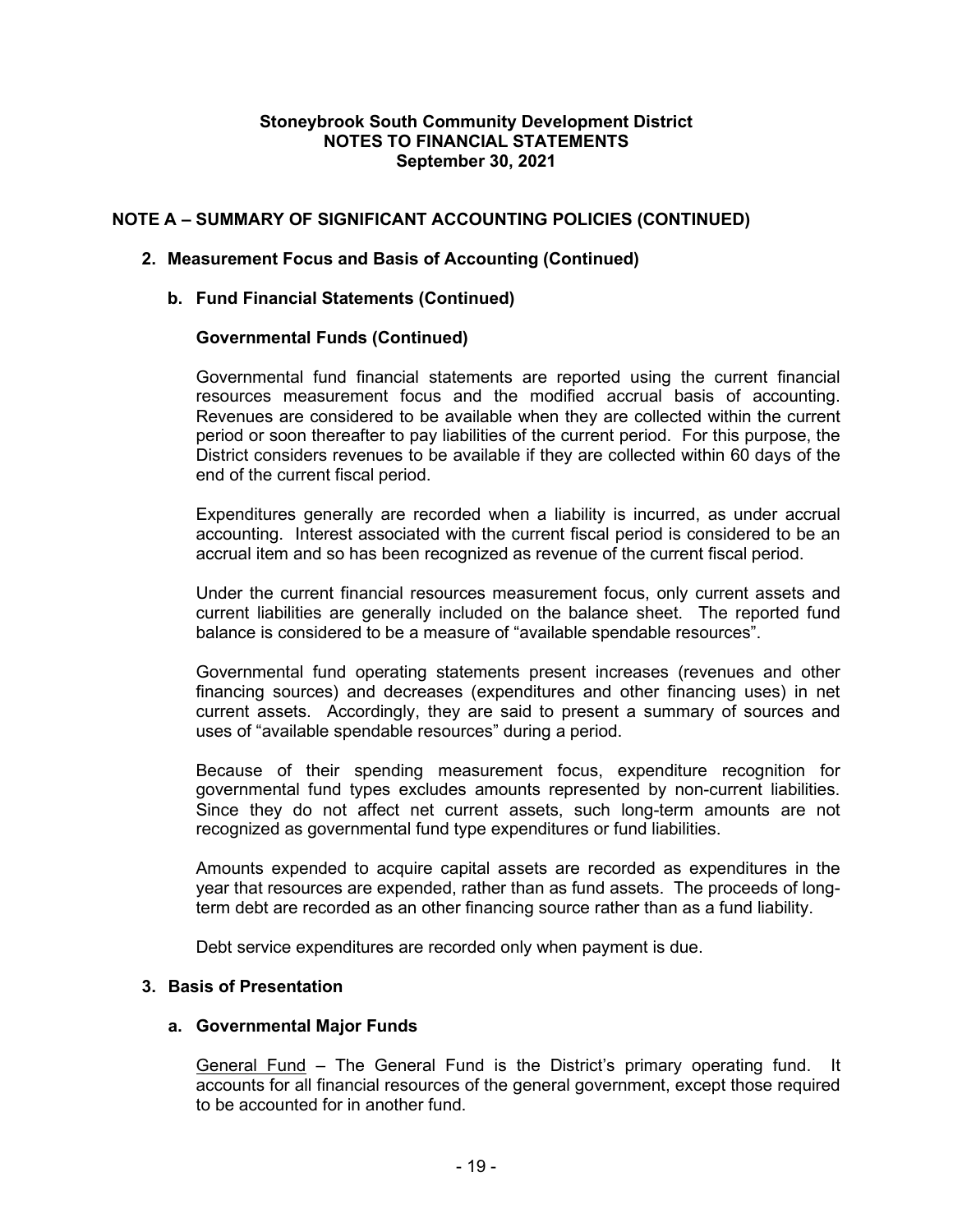# **NOTE A – SUMMARY OF SIGNIFICANT ACCOUNTING POLICIES (CONTINUED)**

#### **3. Basis of Presentation (Continued)**

#### **a. Governmental Major Funds (Continued)**

Debt Service Fund – The Debt Service Fund accounts for debt service requirements to retire Special Assessment Bonds, which were used to finance the construction of certain improvements within the District.

#### **b. Non-current Governmental Assets/Liabilities**

GASB Statement 34 requires that non-current governmental assets, such as infrastructure, and non-current governmental liabilities, such as general obligation bonds be reported in the governmental activities column in the government-wide Statement of Net Position.

#### **4. Assets, Deferred Outflows, Liabilities, Deferred Inflows and Net Position**

#### **a. Cash and Investments**

Florida Statutes require state and local governmental units to deposit monies with financial institutions classified as "Qualified Public Depositories," a multiple financial institution pool whereby groups of securities pledged by the various financial institutions provide common collateral from their deposits of public funds. This pool is provided as additional insurance to the federal depository insurance and allows for additional assessments against the member institutions, providing full insurance for public deposits.

The District is authorized to invest in those financial instruments as established by Section 218.415, Florida Statutes. The authorized investments consist of:

- 1. Direct obligations of the United States Treasury;
- 2. The Local Government Surplus Funds Trust or any intergovernmental investment pool authorized pursuant to the Florida Interlocal Cooperative Act of 1969;
- 3. Interest-bearing time deposits or savings accounts in authorized qualified public depositories;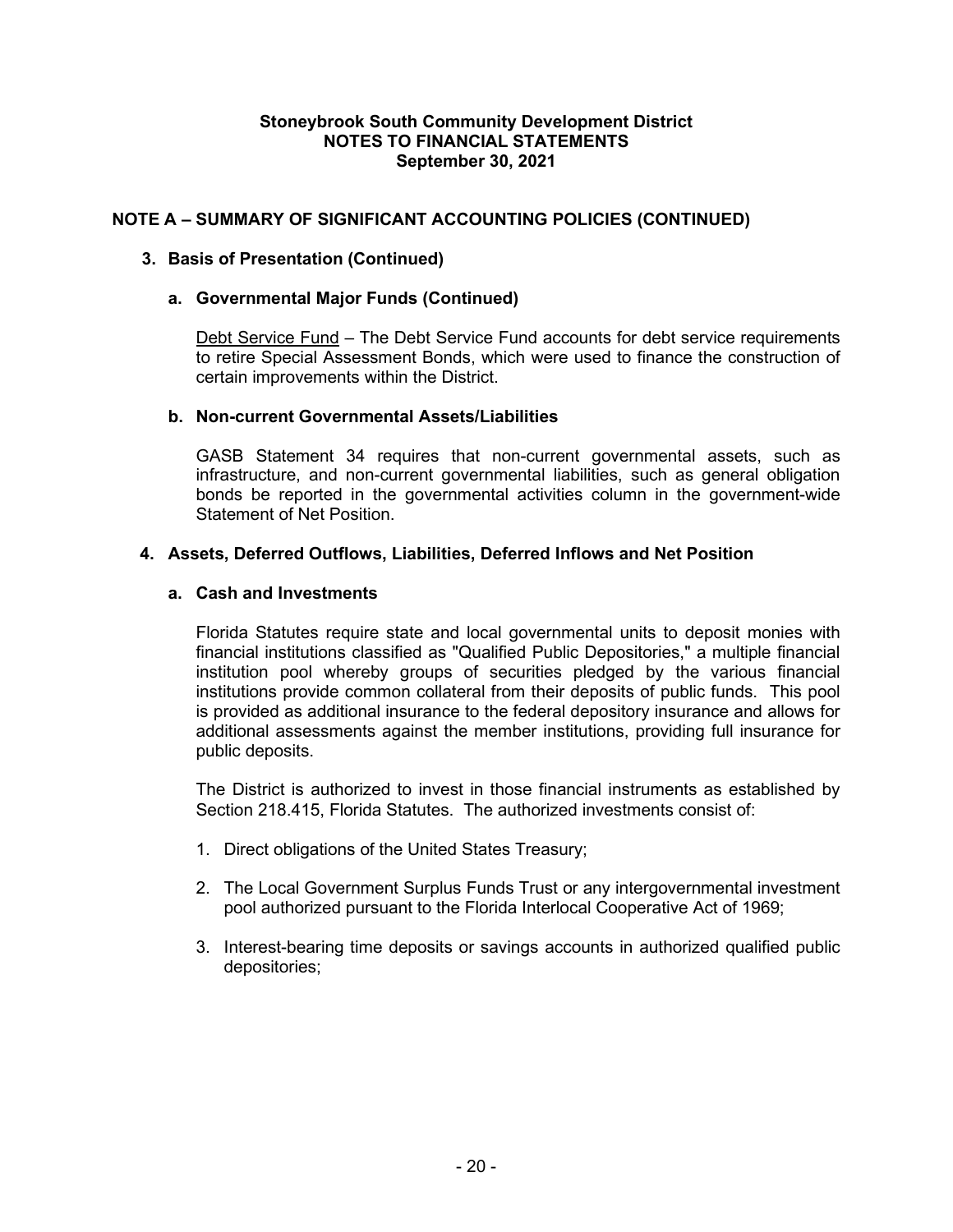### **NOTE A – SUMMARY OF SIGNIFICANT ACCOUNTING POLICIES (CONTINUED)**

### **4. Assets, Deferred Outflows, Liabilities, Deferred Inflows and Net Position (Continued)**

#### **a. Cash and Investments (Continued)**

4. Securities and Exchange Commission, registered money market funds with the highest credit quality rating from a nationally recognized rating agency.

Cash and cash equivalents include time deposits, certificates of deposit, money market funds, and all highly liquid debt instruments with original maturities of three months or less.

#### **b. Restricted Assets**

Certain net position of the District are classified as restricted assets on the Statement of Net Position because their use is limited either by law through constitutional provisions or enabling legislation; or by restrictions imposed externally by creditors. In a fund with both restricted and unrestricted net position, qualified expenses are considered to be paid first from restricted net position and then from unrestricted net position.

#### **c. Capital Assets**

Capital assets, which include infrastructure, are reported in the governmental activities column.

The District defines capital assets as assets with an initial, individual cost of \$5,000 or more and an estimated useful life in excess of one year. The valuation basis for all assets is historical cost.

The costs of normal maintenance and repairs that do not add to the value of the asset or materially extend its useful life are not capitalized.

Major outlays for capital assets and improvements are capitalized as projects are constructed.

Depreciation of capital assets is computed and recorded by utilizing the straight-line method over the assets' estimated useful lives ranging from 15 to 25 years.

### **d. Deferred Outflows of Resources**

Deferred outflow of resources is the consumption of net position by the government that is applicable to a future reporting period. Deferred amount on refunding is amortized and recognized as a component of interest expense over the life of the bond.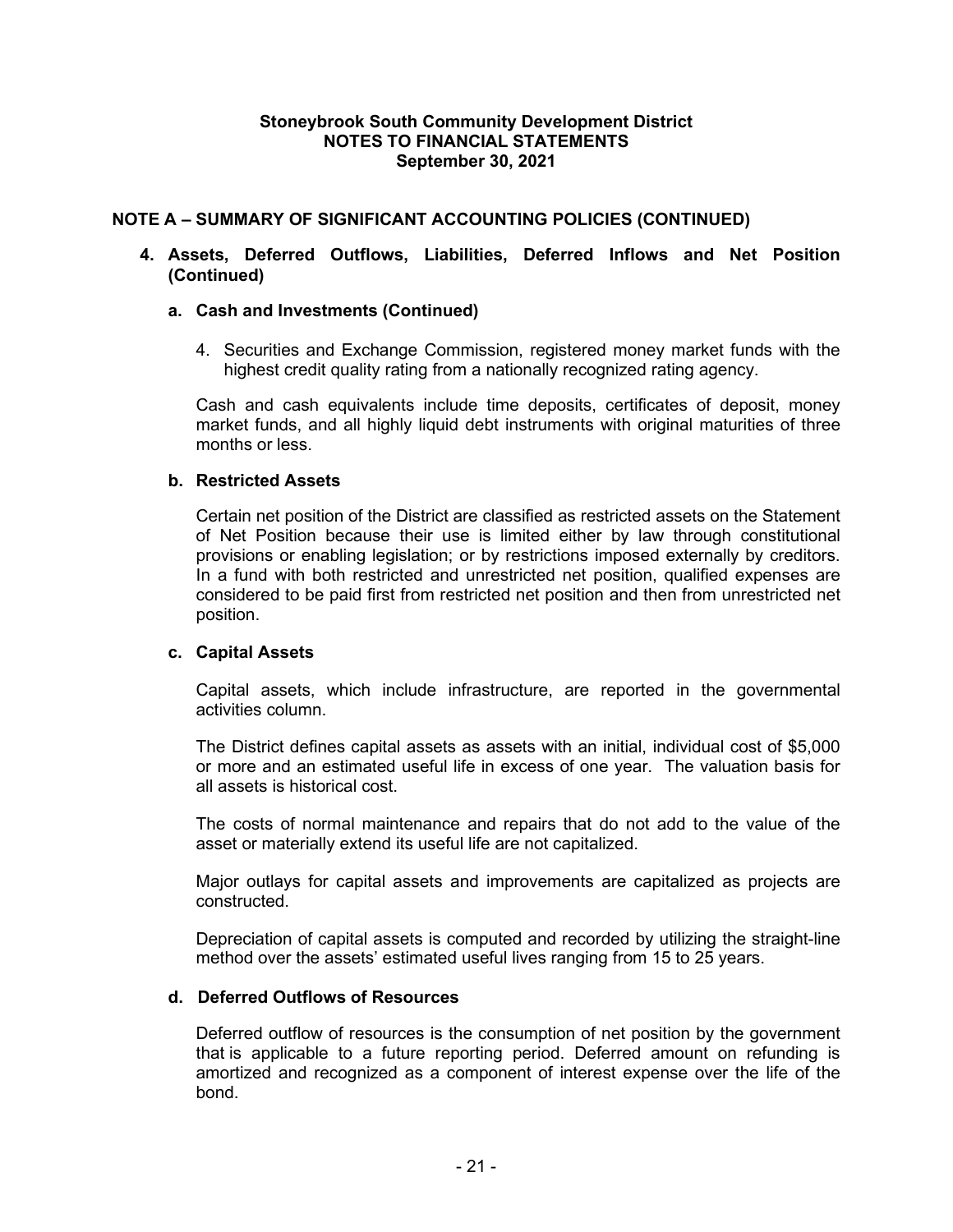# **NOTE A – SUMMARY OF SIGNIFICANT ACCOUNTING POLICIES (CONTINUED)**

### **4. Assets, Deferred Outflows, Liabilities, Deferred Inflows and Net Position (Continued)**

### **e. Deferred Inflows of Resources**

Deferred inflows of resources represent an acquisition of net position that applies to a future reporting period(s) and so will not be recognized as an inflow of resources (revenue) until then. The District only has one item that qualifies for reporting in this category. Deferred gain on refunding is reported only at the government-wide level. This amount is deferred and recognized as an inflow of resources in the period that amounts become available.

#### **f. Bond Discounts**

Bond discounts associated with the issuance of bonds are amortized over the life of the bonds using the straight-line method of accounting.

### **g. Budgets**

Budgets are prepared and adopted after public hearings for the governmental funds, pursuant to Chapter 190, Florida Statutes. The District utilizes the same basis of accounting for budgets as it does for revenues and expenditures in its various funds. The legal level of budgetary control is at the fund level. All budgeted appropriations lapse at year end. Formal budgets are adopted for the general and debt service funds. As a result, deficits in the budget columns of the accompanying financial statements may occur.

#### **NOTE B – RECONCILIATION OF GOVERNMENT-WIDE AND FUND FINANCIAL STATEMENTS**

#### **1. Explanation of Differences Between the Governmental Fund Balance Sheet and the Government-wide Statement of Net Position**

"Total fund balances" of the District's governmental funds, \$4,367,043, differs from "net position" of governmental activities, \$18,636,584, reported in the Statement of Net Position. This difference primarily results from the long-term economic focus of the Statement of Net Position versus the current financial resources focus of the governmental fund balance sheet. The effect of the differences is illustrated on the following page.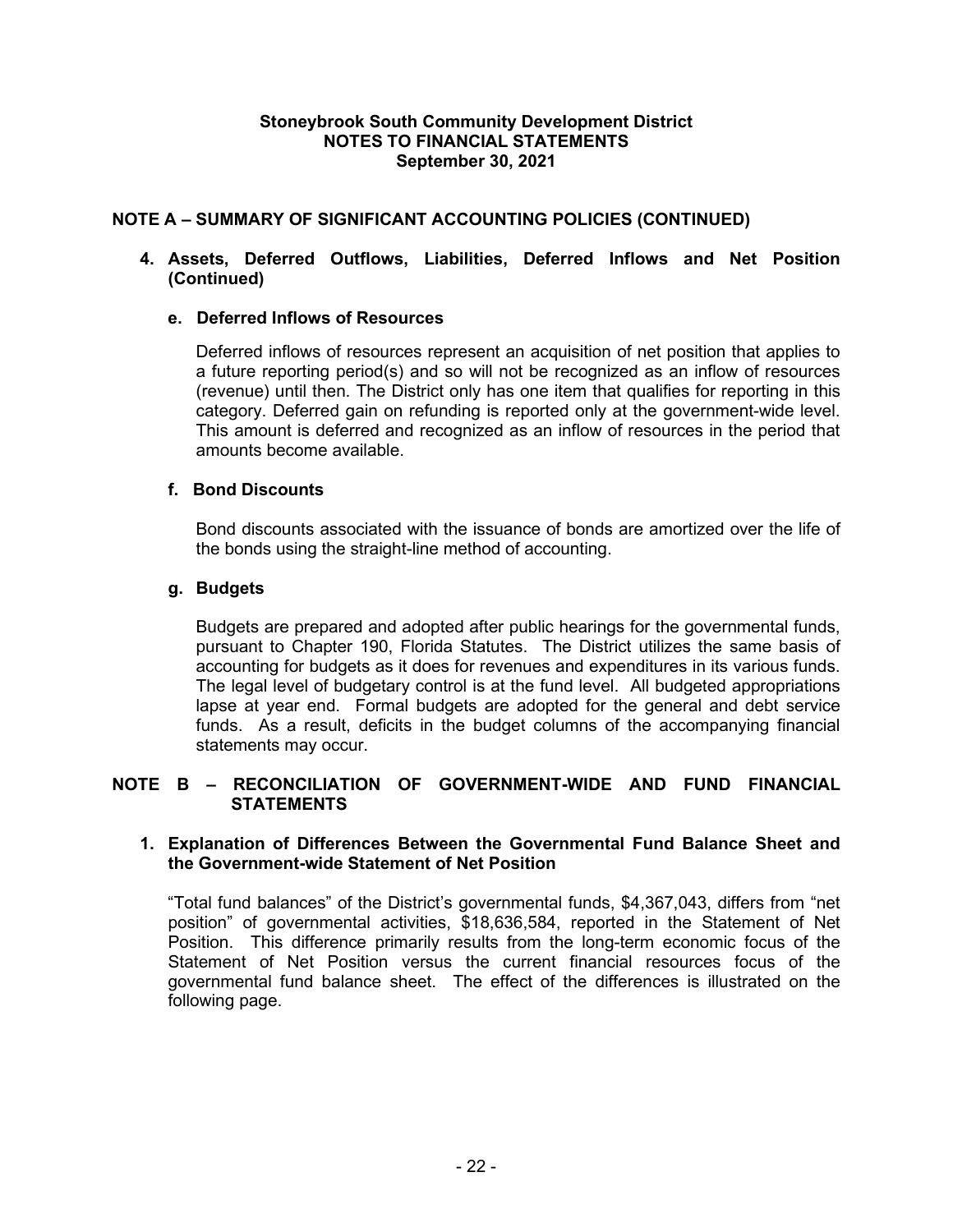### **NOTE B – RECONCILIATION OF GOVERNMENT-WIDE AND FUND FINANCIAL STATEMENTS (CONTINUED)**

#### **1. Explanation of Differences Between the Governmental Fund Balance Sheet and the Government-wide Statement of Net Position (Continued)**

#### **Capital related items**

When capital assets (land, buildings and improvements, infrastructure and equipment that are to be used in governmental activities) are purchased or constructed, the cost of those assets is reported as expenditures in governmental funds. However, the Statement of Net Position included those capital assets among the assets of the District as a whole.

| Infrastructure           | \$45,645,737  |
|--------------------------|---------------|
| Accumulated depreciation | (9,598,811)   |
| Total                    | \$ 36,046,926 |

#### **Long-term debt transactions**

Long-term liabilities applicable to the District's governmental activities are not due and payable in the current period and accordingly are not reported as fund liabilities. All liabilities (both current and long-term) are reported in the Statement of Net Position. Balances at September 30, 2021 were:

| Bonds payable      | \$ (20,970,000)   |
|--------------------|-------------------|
| Bond discount, net | 157.655           |
| Total              | \$ (20, 812, 345) |

#### **Deferred amount on refunding**

The difference between the outstanding balance of the old debt and the cost of the new debt is a deferred inflow/outflow of resources. This balance is amortized over the life of the new debt. The unamortized balance is reflected as deferred amount on refunding and deferred gain on refunding.

| Deferred amount on refunding | 20,581     |
|------------------------------|------------|
| Deferred gain on refunding   | (487, 110) |
| Total                        | (466, 529) |

#### **Accrued interest**

Accrued liabilities in the Statement of Net Position differ from the amount reported in governmental funds due to the accrued interest on bonds.

Accrued interest the state of the state of the state of the state of the state of the state of the state of the state of the state of the state of the state of the state of the state of the state of the state of the state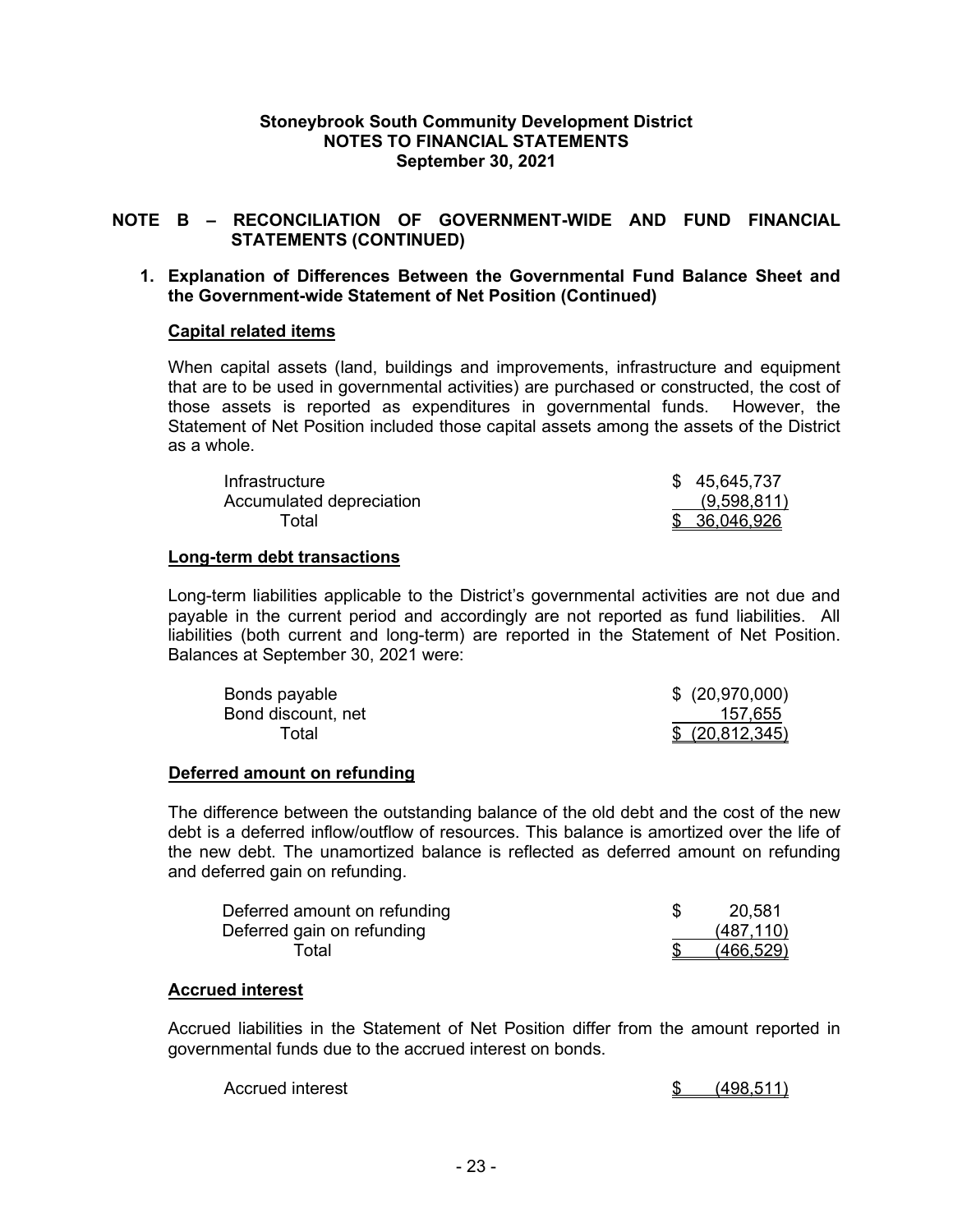### **NOTE B – RECONCILIATION OF GOVERNMENT-WIDE AND FUND FINANCIAL STATEMENTS (CONTINUED)**

#### **2. Explanation of Differences Between the Governmental Fund Operating Statements and the Statement of Activities**

The "net change in fund balances" for government funds, \$171,348, differs from the "change in net position" for governmental activities, \$(1,516,416), reported in the Statement of Activities. The differences arise primarily from the long-term economic focus of the Statement of Activities versus the current financial resources focus of the governmental funds. The effect of the differences is illustrated below:

### **Capital related items**

When capital assets that are to be used in governmental activities are purchased or constructed, the resources expended for those assets are reported as expenditures in governmental funds. However, in the Statement of Activities, the costs of those assets is allocated over their estimated useful lives and reported as depreciation. As a result, fund balances decrease by the amount of financial resources expended, whereas net position decrease by the amount of depreciation charged for the year.

| Depreciation   | \$ (2,277,873) |
|----------------|----------------|
| Capital outlay | 49.595         |
| Total          | (2,228,278)    |

#### **Long-term debt transactions**

When long-term debt is issued for governmental activities, the resources obtained are recognized as an other financing source at the fund level. At the government-wide level, however, the new debt increases non-current liabilities. Also, interest is recognized when due at the fund level, but is accrued at the government-wide level.

| Debt principal payments | 510.000 |
|-------------------------|---------|
| Accrued interest        | 10.812  |

Amortization expense of the bond discount and deferred amounts on refunding does not require the use of current resources and therefore is not reported in the governmental funds.

| Amortization of bond discount                | (6,830)  |
|----------------------------------------------|----------|
| Amortization of deferred amount on refunding | (1, 171) |
| Amortization of deferred gain on refunding   | 27,703   |
| Total                                        | 19,702   |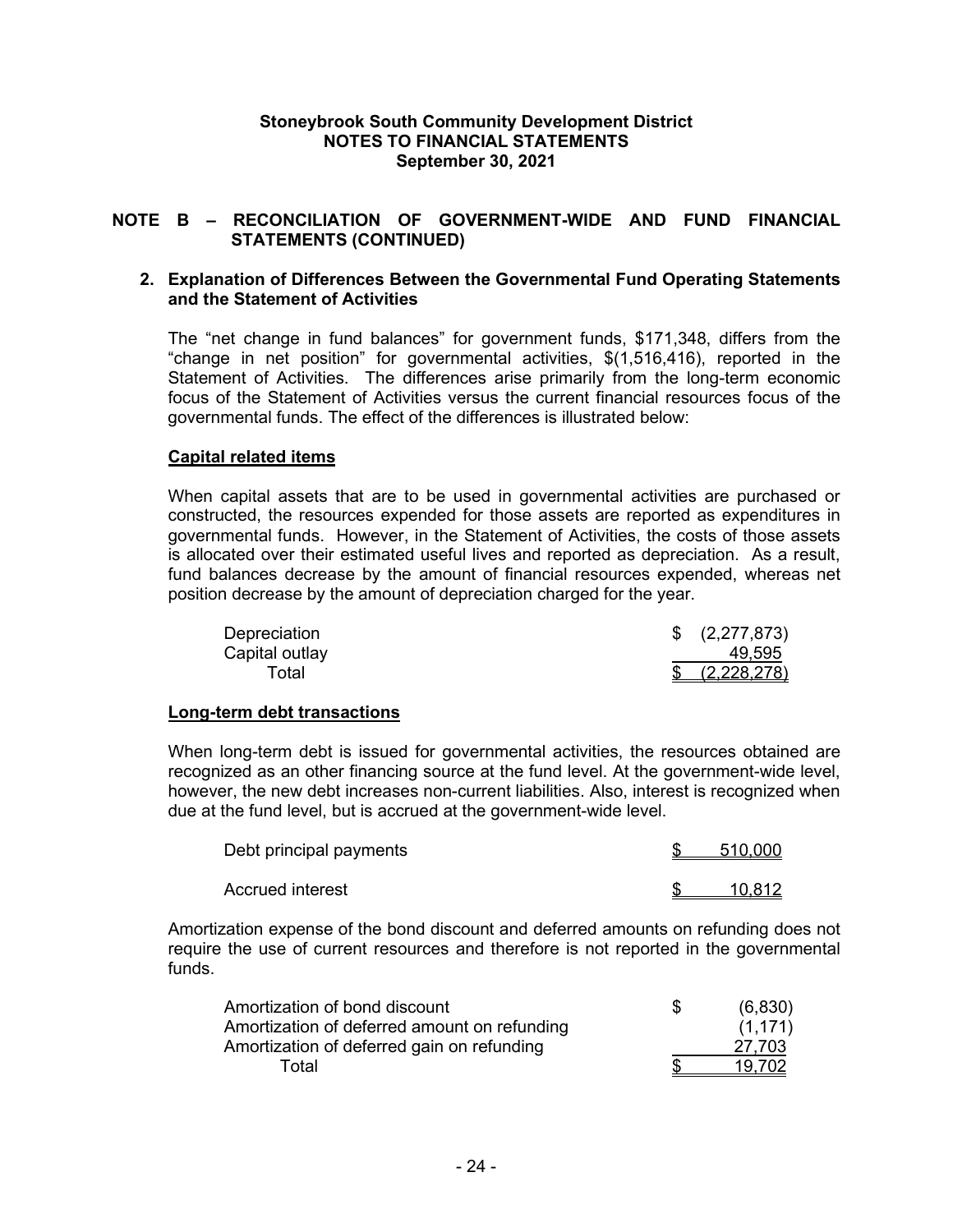### **NOTE C – CASH AND INVESTMENTS**

All deposits are held in qualified public depositories and are included on the accompanying balance sheet as cash and investments.

#### Custodial Credit Risk – Deposits

Custodial credit risk is the risk that in the event of a bank failure, the District's deposits may not be returned to it. The District does not have a formal deposit policy for custodial credit risk, however, they follow the provisions of Chapter 280, Florida Statutes regarding deposits and investments. As of September 30, 2021, the District's bank balance was \$93,734 and the carrying value was \$68,424. Exposure to custodial credit risk was as follows. The District maintains all deposits in a qualified public depository in accordance with the provisions of Chapter 280, Florida Statutes, which means that all deposits are fully insured by Federal Depositors Insurance or collateralized under Chapter 280, Florida Statutes.

#### Investments

As of September 30, 2021, the District had the following investments and maturities:

| Investment                                 | <b>Maturity Date</b> | <b>Fair Value</b> |
|--------------------------------------------|----------------------|-------------------|
| <b>First American Treasury Obilgations</b> | 13 days*             | \$2,752,313       |
| <b>Florida PRIME</b>                       | 49 days*             | 1,501,473         |
| Total                                      |                      | \$4,253,786       |

### \*Weighted average maturity

The District categorizes its fair value measurements within the fair value hierarchy recently established by generally accepted accounting principles. The fair value is the price that would be received to sell an asset, or paid to transfer a liability, in an orderly transaction between market participants at the measurement date. The hierarchy is based on the valuation inputs used to measure the fair value of the asset. The District uses a market approach in measuring fair value that uses prices and other relevant information generated by market transactions involving identical or similar assets, liabilities, or groups of assets and liabilities.

Assets or liabilities are classified into one of three levels. Level 1 is the most reliable and is based on quoted price for identical assets, or liabilities, in an active market. Level 2 uses significant other observable inputs when obtaining quoted prices for identical or similar assets, or liabilities, in markets that are not active. Level 3 is the least reliable and uses significant unobservable inputs that use the best information available under the circumstances, which includes the District's own data in measuring unobservable inputs.

Based on the criteria in the preceding paragraph, the investment in First American Treasury Obligations is a Level 1 asset.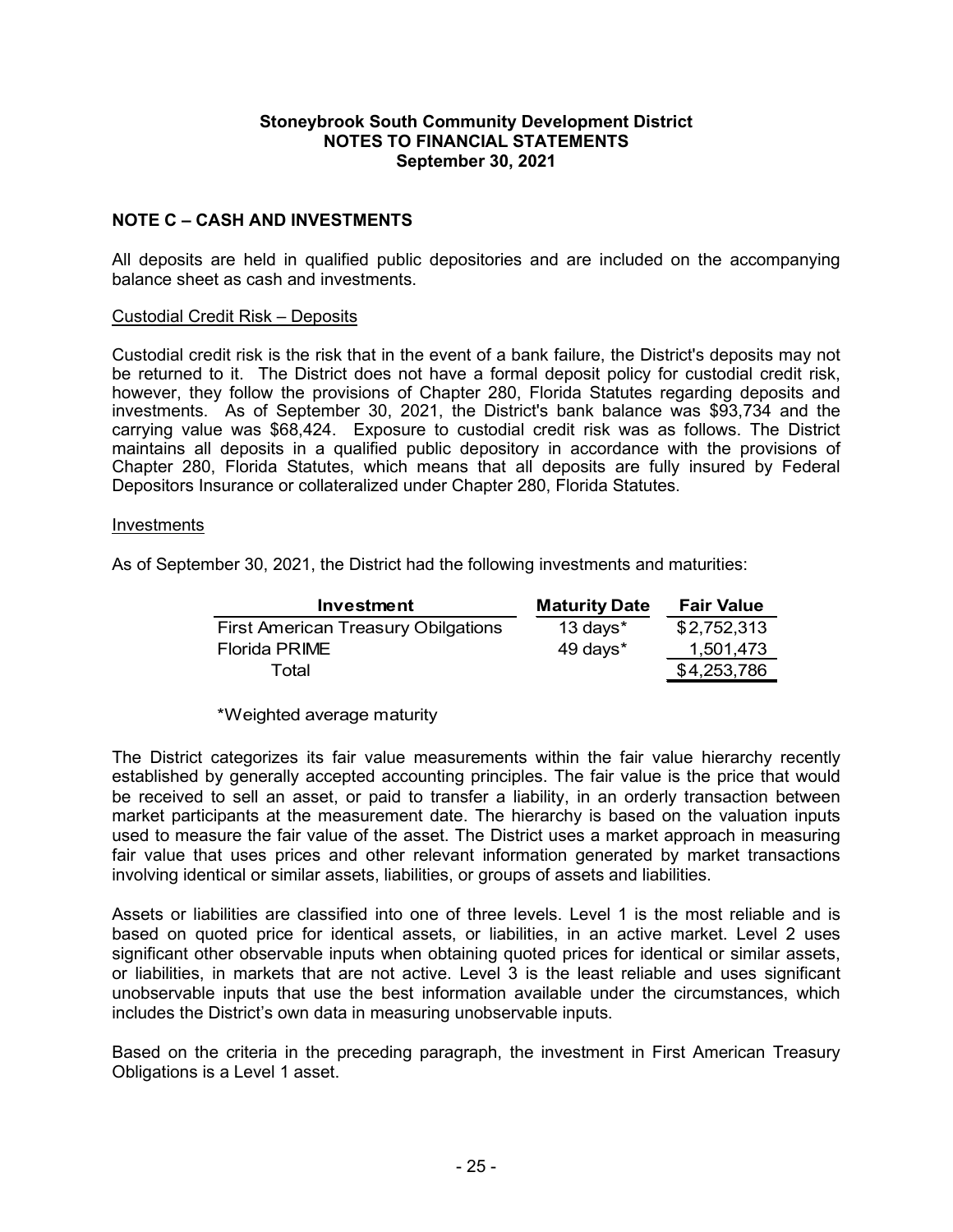### **NOTE C – CASH AND INVESTMENTS (CONTINUED)**

#### **Investments (Continued)**

The District's investment policy allows management to invest in investments permitted under Section 218.415, Florida Statutes. The investment in Florida PRIME is measured at amortized cost. Florida PRIME has established policies and guidelines regarding participant transactions and the authority to limit or restrict withdrawals or impose a penalty for an early withdrawal. As of September 30, 2021, there were no redemption fees, maximum transaction amounts, or any other requirements that would limit daily access to 100 percent of the account value.

#### Interest Rate Risk

The District does not have a formal investment policy that limits investment maturities as a means of managing its exposure to fair value losses arising from increasing interest rates.

#### Credit Risk

The District's investments are limited by state statutory requirements and bond compliance. The District has no investment policy that would further limit its investment choices. As of September 30, 2021, all of the District's investments were rated AAAm by Standard & Poor's.

#### Concentration of Credit Risk

The District places no limit on the amount it may invest in any one fund. The investments in First American Treasury Obligations funds represent 65% of the District's total investments. The investments in Florida PRIME are 35% of the District's total investments.

The types of deposits and investments and their level of risk exposure as of September 30, 2021 were typical of these items during the fiscal year then ended.

#### **NOTE D – SPECIAL ASSESSMENT REVENUES**

Assessments are non-ad valorem assessments on benefitted property within the District. Operating and Maintenance Assessments are based upon adopted budget and levied annually. Debt Service Assessments are levied when bonds are issued and collected annually for the term of the bond. The District may collect assessments directly or utilize the uniform method of collection (Chapter 197.3632, Florida Statutes). Directly collected assessments are due as determined by annual assessment resolution adopted by the Board of Supervisors. Assessments collected under the uniform method are mailed by County Tax Collector on November 1 and due on or before March 31 of each year. Property owners may prepay a portion or all of the Debt Service Assessments on their property subject to various provisions in the bond documents.

Assessments and interest associated with the current fiscal period are all considered to be susceptible to accrual and so have been recognized as revenues of the current fiscal period. Only the portion of assessments receivable due within the current fiscal period is considered to be susceptible to accrual as revenue of the current period. All other revenue items are considered to be measurable and available only when cash is received by the government.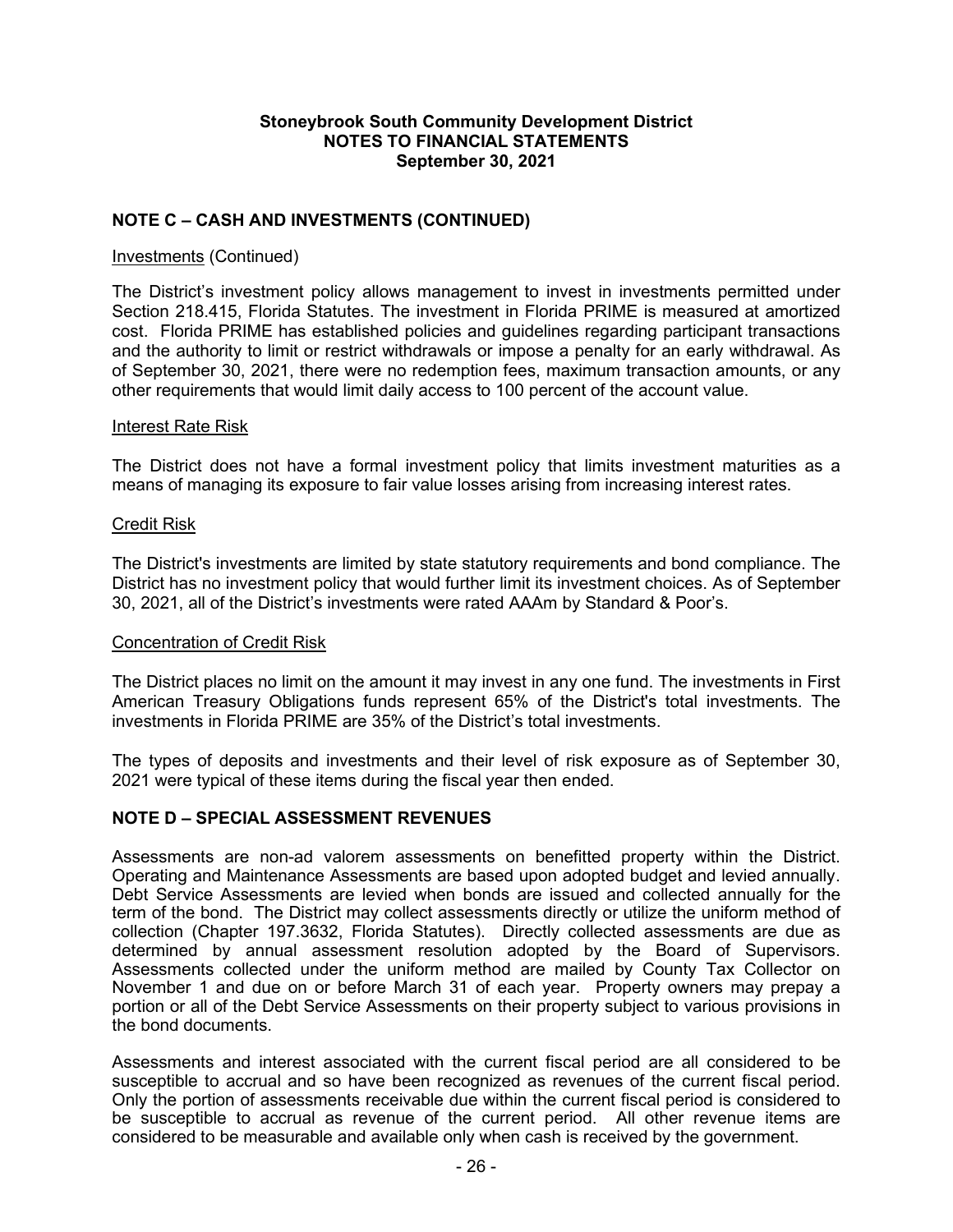# **NOTE E – CAPITAL ASSETS**

Capital asset activity for the year ended September 30, 2021 was as follows:

|                                               | <b>Balance</b><br>October 1,<br>2020 | Additions    | <b>Deletions</b> |   | <b>Balance</b><br>September 30,<br>2021 |
|-----------------------------------------------|--------------------------------------|--------------|------------------|---|-----------------------------------------|
| <b>Governmental Activities:</b>               |                                      |              |                  |   |                                         |
| Capital assets, being depreciated:            |                                      |              |                  |   |                                         |
| Infrastructure                                | 45,596,142                           | \$<br>49,595 | \$               | S | 45,645,737                              |
| Less accumulated depreciation for:            |                                      |              |                  |   |                                         |
| Infrastructure                                | (7,320,938)                          | (2,277,873)  |                  |   | (9,598,811)                             |
| <b>Governmental Activities Capital Assets</b> | 38,275,204                           | (2,228,278)  |                  |   | 36,046,926                              |

Depreciation of \$2,277,873 was charged to physical environment.

# **NOTE F – LONG-TERM DEBT**

# Governmental Activities

The following is a summary of activity for long-term debt of the Governmental Activities for the year ended September 30, 2021:

| Long-term debt at October 1, 2020               | 21,480,000        |
|-------------------------------------------------|-------------------|
| Principal payments                              | (510,000)         |
| Long-term debt at September 30, 2021            | 20,970,000        |
| Less: bond discount, net                        | (157, 655)        |
| Total long-term debt, net at September 30, 2021 | <u>20,812,345</u> |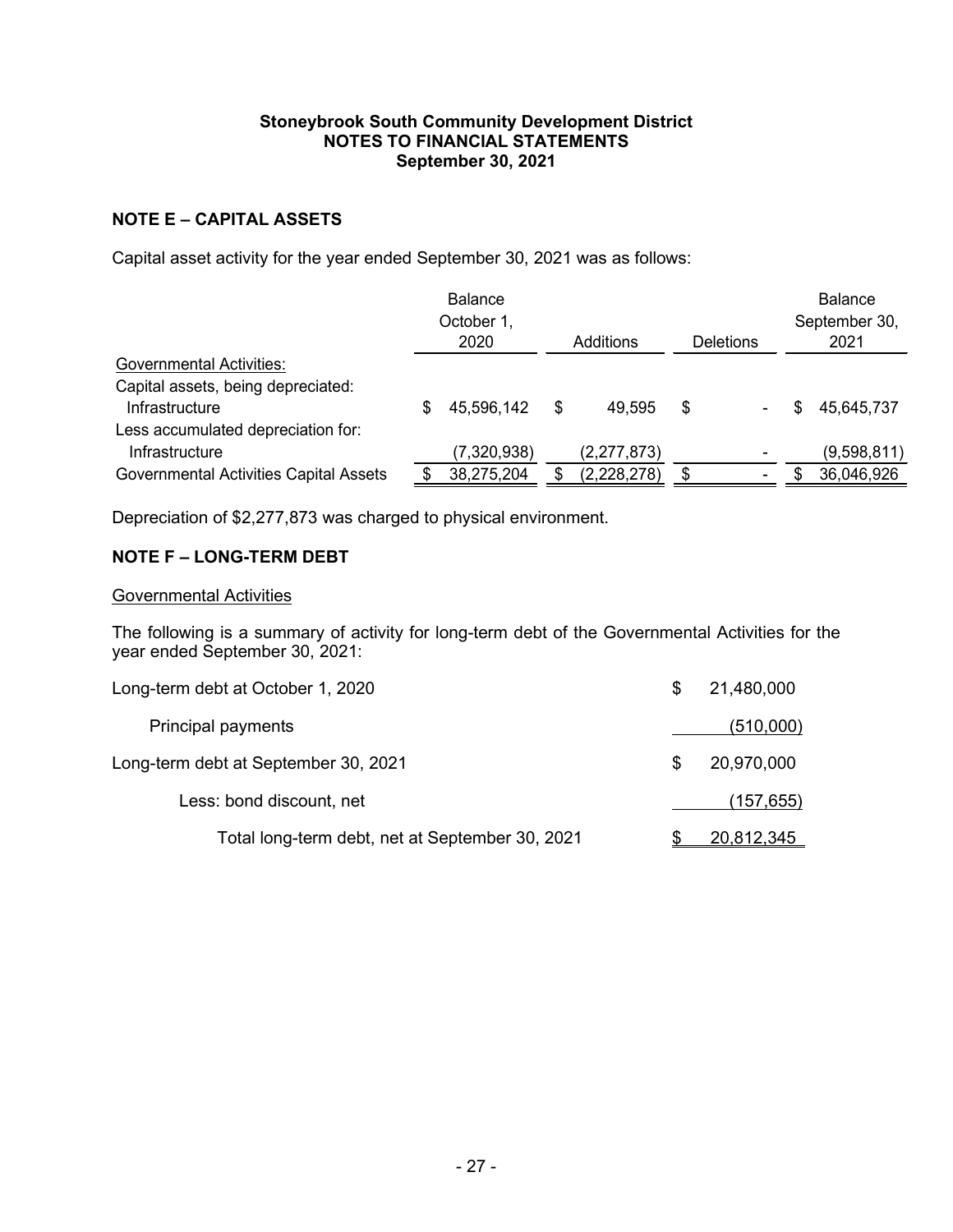# **NOTE F – LONG-TERM DEBT (CONTINUED)**

Long-term debt for Governmental Activities is comprised of the following:

#### Special Assessment Refunding Bonds

| \$9,300,000 Series 2013 Special Assessment Refunding Bonds<br>due in annual principal installments maturing May 2039. Interest<br>is due semi-annually on May 1 and November 1, at fixed rates of<br>5.5% and 6.5%. Current portion is \$240,000.            | \$<br>7,705,000 |
|--------------------------------------------------------------------------------------------------------------------------------------------------------------------------------------------------------------------------------------------------------------|-----------------|
| <b>Special Assessment Bonds</b>                                                                                                                                                                                                                              |                 |
| \$14,785,000 Series 2014 Special Assessment Bonds due in<br>annual principal installments maturing November 2044. Interest<br>is due semi-annually on May 1 and November 1 with a various<br>fixed interest rates between 4.75% and 5.5%. Current portion is |                 |
| \$295,000.                                                                                                                                                                                                                                                   | 13,265,000      |

| Bond payable       | 20,970,000 |
|--------------------|------------|
| Bond discount, net | (157, 655) |
| Bonds Payable, Net | 20,812,345 |

The annual requirements to amortize the principal and interest of bonded debt outstanding as of September 30, 2021 are as follows:

| Year Ending<br>September 30, | Principal<br>Interest |    |            |    | Total      |
|------------------------------|-----------------------|----|------------|----|------------|
| 2022                         | \$<br>535,000         | \$ | 1,189,419  | \$ | 1,724,419  |
| 2023                         | 565,000               |    | 1,161,850  |    | 1,726,850  |
| 2024                         | 595,000               |    | 1,132,744  |    | 1,727,744  |
| 2025                         | 625,000               |    | 1,102,100  |    | 1,727,100  |
| 2026                         | 655,000               |    | 1,066,403  |    | 1,721,403  |
| 2027-2031                    | 3,895,000             |    | 4,713,222  |    | 8,608,222  |
| 2032-2036                    | 5,200,000             |    | 3,427,419  |    | 8,627,419  |
| 2037-2041                    | 5,405,000             |    | 1,715,138  |    | 7,120,138  |
| 2042-2045                    | 3,495,000             |    | 397,238    |    | 3,892,238  |
| Totals                       | 20,970,000            | S  | 15,905,533 | S  | 36,875,533 |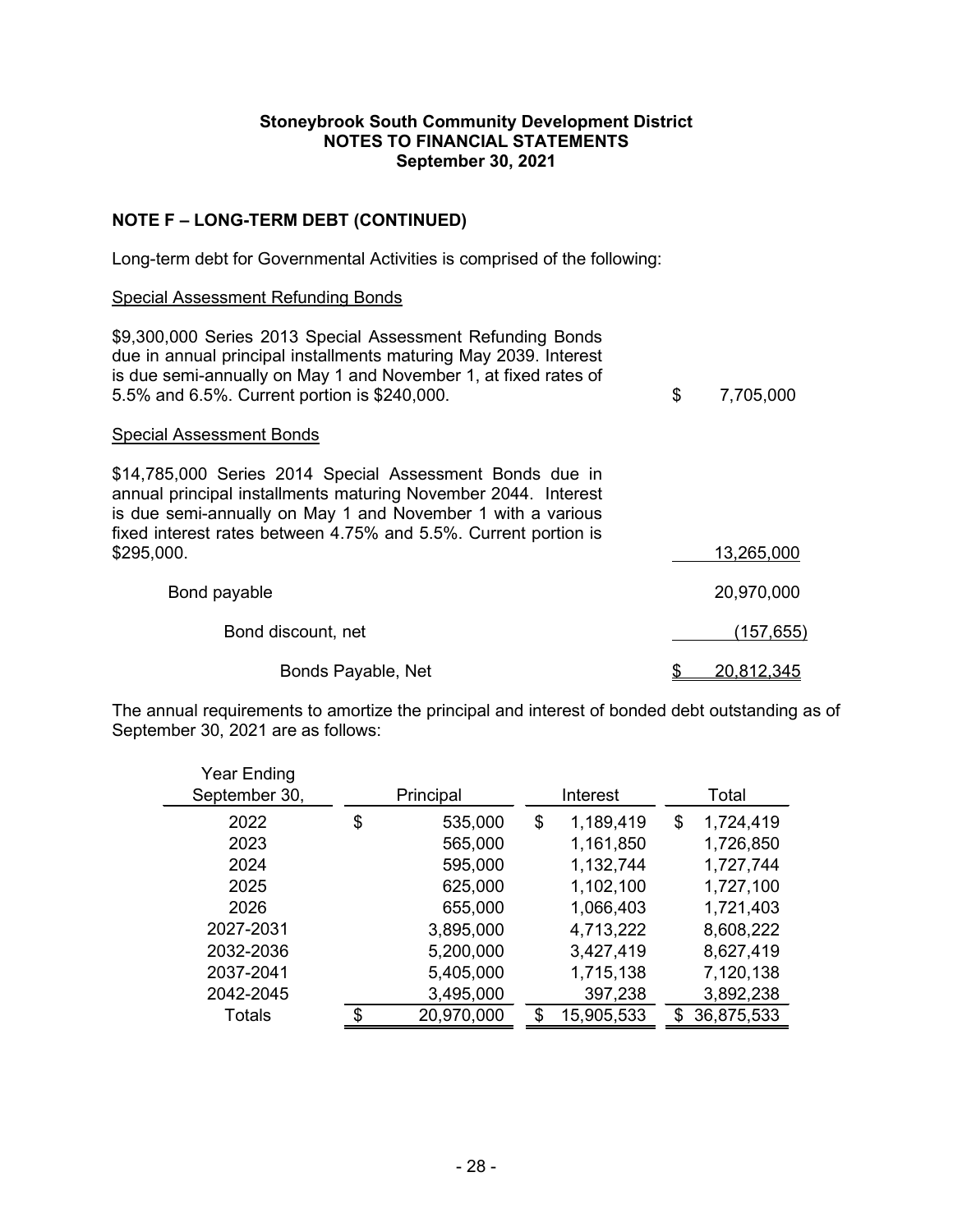# **NOTE F – LONG-TERM DEBT (CONTINUED)**

#### Summary of Significant Bond Resolution Terms and Covenants

The District levies special assessments pursuant to Section 190.022, Florida Statutes and the assessment rolls are approved by resolutions of the District Board. The collections are to be strictly accounted for and applied to the debt service of the bond series for which they were levied. The District covenants to levy special assessments in annual amounts adequate to provide for payment of principal and interest on the bonds. However, payment of principal and interest is dependent on the money available in the debt service fund and the District's ability to collect special assessments levied.

The bonds are subject to extraordinary mandatory redemption prior to maturity, in whole on any date, or in part on an interest payment date, without premium, together with accrued interest to the redemption date if monies are available to retire the debt in accordance with the provisions of the indenture.

The bond resolution and the trust indenture provide for the establishment of certain accounts and an order in which revenues are to be deposited into these accounts. The accounts include a construction, revenue, redemption, reserve, interest and prepayment account and are maintained by a trustee.

The bond indenture provides for Debt Service Reserve Funds, which shall be held by the Trustee separate and apart from all other funds. The following is a schedule of reserve requirements and balances in the reserve accounts at September 30, 2021:

The following is a schedule of required reserve deposits as of September 30, 2021:

|                                                | <b>Special Assessment Bonds</b>      |         |  |             |  |
|------------------------------------------------|--------------------------------------|---------|--|-------------|--|
|                                                | Reserve<br>Reserve<br><b>Balance</b> |         |  |             |  |
|                                                |                                      |         |  | Requirement |  |
| Series 2013 Special Assessment Refunding Bonds |                                      | 734.342 |  | 728.525     |  |
| Series 2014 Special Assessment Bonds           |                                      | 600.045 |  | 600,000     |  |

### **NOTE G – ACQUISITION AGREEMENT**

During the year ended September 30, 2014, the District agreed, in substantial form, to an acquisition agreement with the Developer. The acquisition agreement includes a promissory note for amounts necessary to complete the project that are in addition to the construction funds received relating to the issuance of the Series 2014 Bonds, in the event that the District issues additional bonds. The District Engineer estimated the construction costs of Assessment Area 2‐A to be \$17,895,000 and the funds deposited in the construction account relating to the Series 2014 bond issue amount to be \$13,822,005, a difference of \$4,072,995. Accordingly, the promissory note is estimated to be valued at approximately \$4.1 million; however, the note is only payable from the issuance of additional bonds for Assessment Area 2, which the District is not obligated to issue. Accordingly, no liability has been recorded.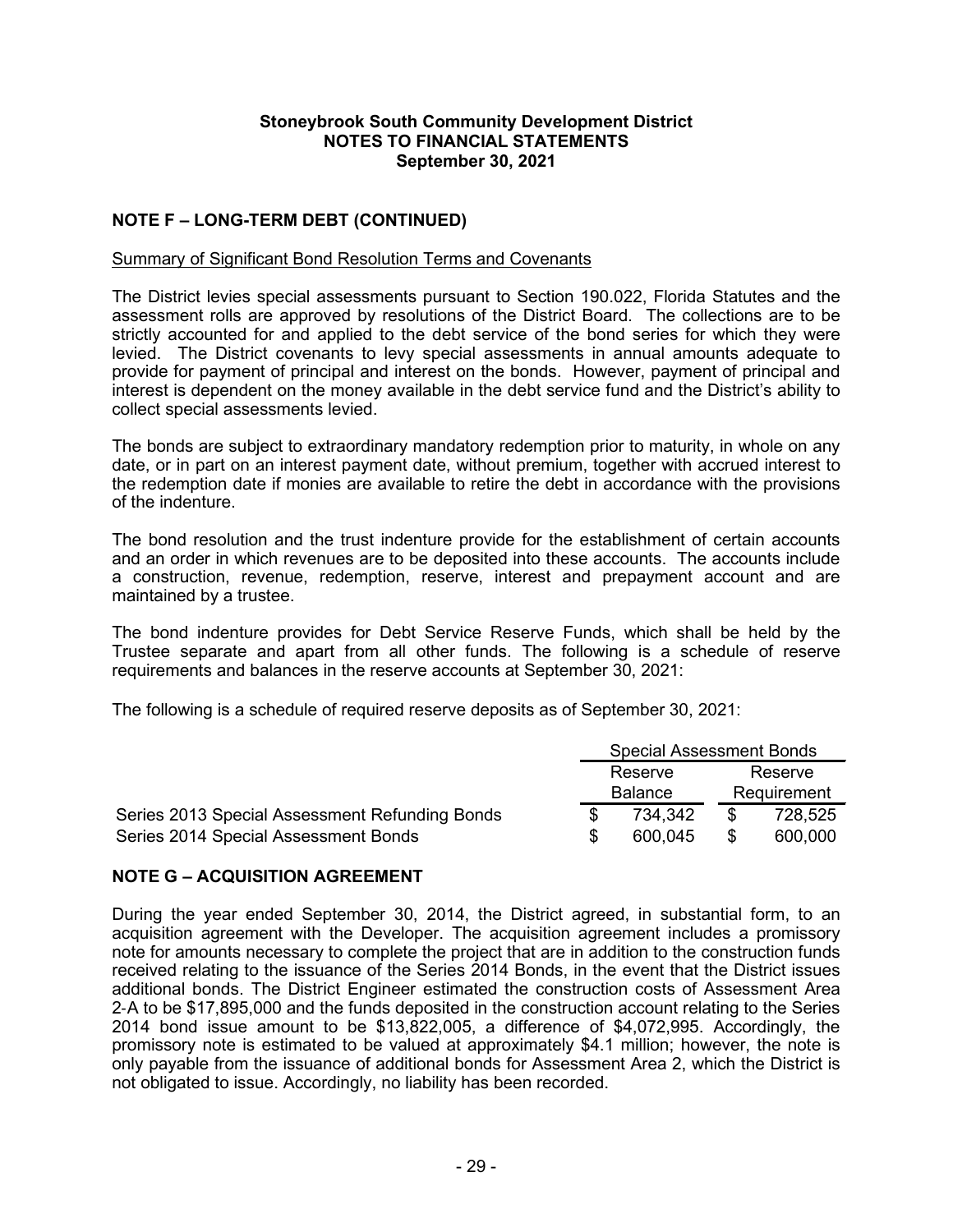### **NOTE H – RISK MANAGEMENT**

The District is exposed to various risks of loss related to torts; theft of, damage to and destruction of assets; errors and omissions; and natural disasters for which the government carries commercial insurance. Settled claims from these risks have not exceeded commercial insurance coverage over the past three years.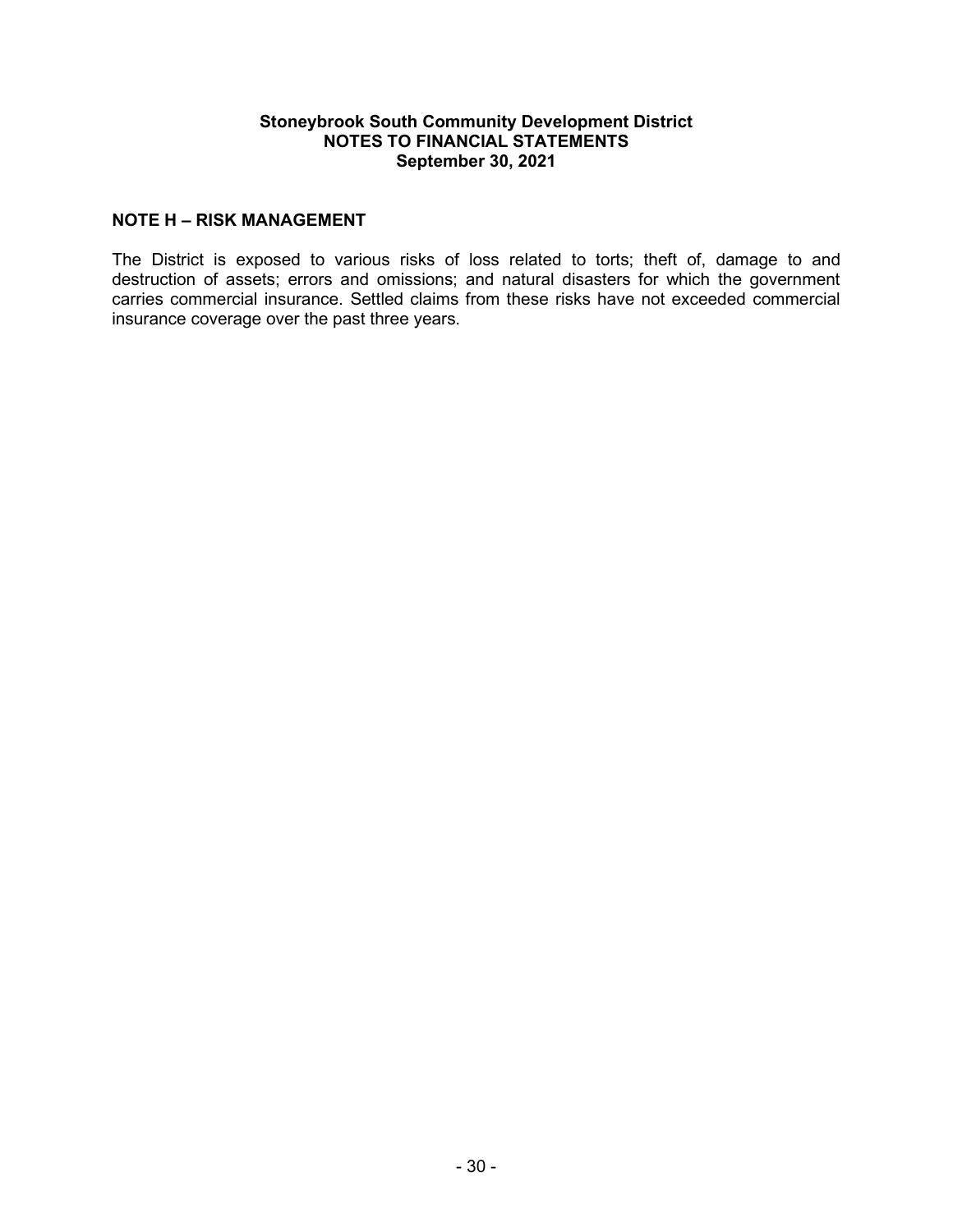

Certified Public Accountants PL

600 Citrus Avenue Suite 200 Fort Pierce, Florida 34950

772/461-6120 // 461-1155 FAX: 772/468-9278

#### **INDEPENDENT AUDITORS' REPORT ON INTERNAL CONTROL OVER FINANCIAL REPORTING AND ON COMPLIANCE AND OTHER MATTERS BASED ON AN AUDIT OF FINANCIAL STATEMENTS PERFORMED IN ACCORDANCE WITH** *GOVERNMENT AUDITING STANDARDS*

To the Board of Supervisors Stoneybrook South Community Development District Osceola County, Florida

We have audited, in accordance with the auditing standards generally accepted in the United States of America and the standards applicable to financial audits contained in *Government Auditing Standards* issued by the Comptroller General of the United States, the financial statements of Stoneybrook South Community Development District, as of and for the year ended September 30, 2021, and the related notes to the financial statements, and have issued our report thereon dated April 13, 2022.

#### **Internal Control Over Financial Reporting**

In planning and performing our audit, we considered Stoneybrook South Community Development District's internal control over financial reporting (internal control) as a basis for designing audit procedures that are appropriate in the circumstances for the purpose of expressing our opinions on the financial statements, but not for the purpose of expressing an opinion on the effectiveness of Stoneybrook South Community Development District's internal control. Accordingly, we do not express an opinion on the effectiveness of Stoneybrook South Community Development District's internal control.

A *deficiency in internal control* exists when the design or operation of a control does not allow management or employees, in the normal course of performing their assigned functions, to prevent, or detect and correct misstatements on a timely basis. A *material weakness* is a deficiency, or combination of deficiencies, in internal control, such that there is a reasonable possibility that a material misstatement of the entity's financial statements will not be prevented, or detected and corrected on a timely basis. A significant deficiency is a deficiency, or a combination of deficiencies, in internal control that is less severe than a material weakness, yet important enough to merit attention by those charged with governance.

Our consideration of internal control was for the limited purpose described in the first paragraph of this section and was not designed to identify all deficiencies in internal control that might be material weaknesses or significant deficiencies. Given these limitations, during our audit we did not identify any deficiencies in internal control that we consider to be material weaknesses. However, material weaknesses may exist that have not been identified.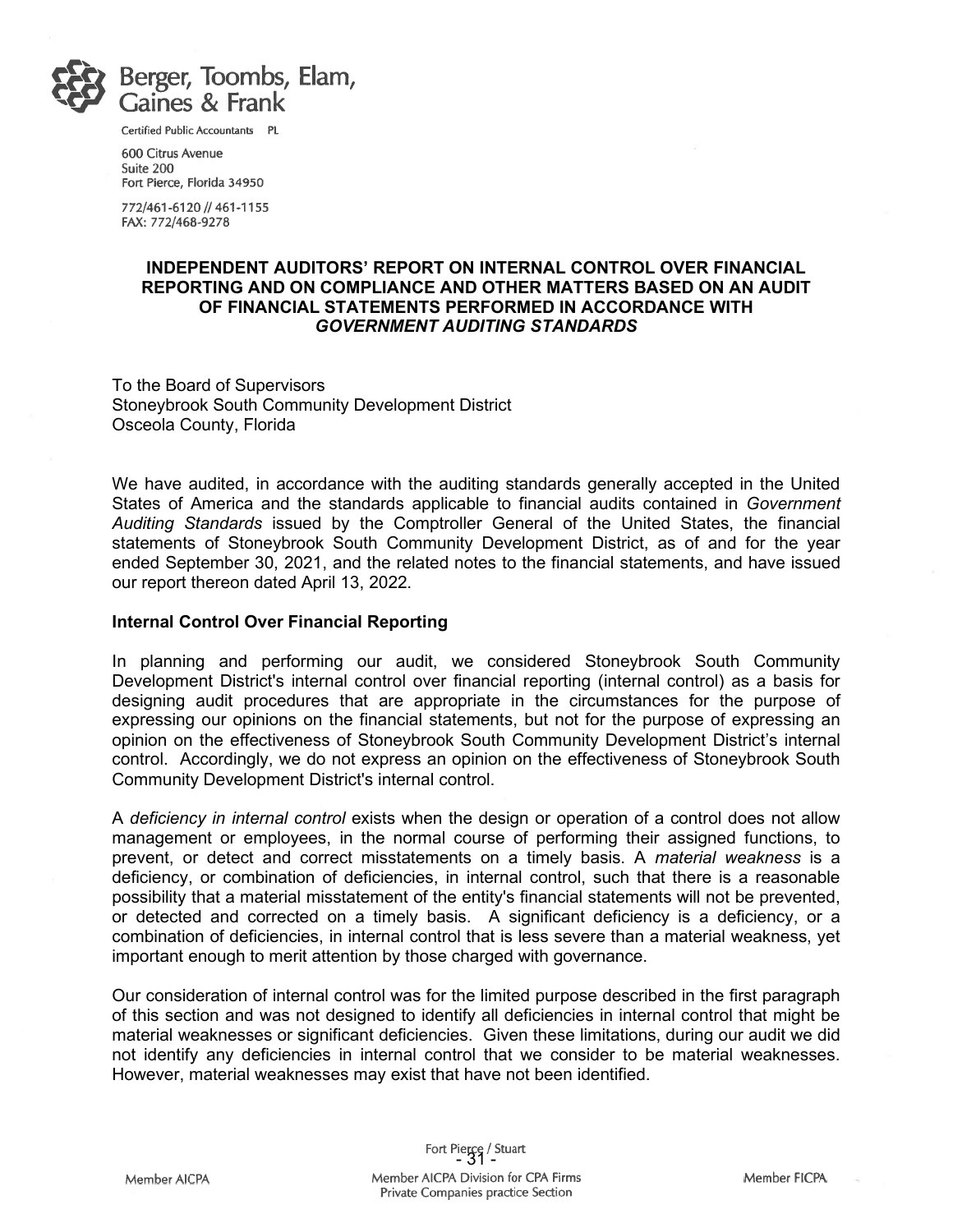

To the Board of Supervisors Stoneybrook South Community Development District

#### **Compliance and Other Matters**

As part of obtaining reasonable assurance about whether Stoneybrook South Community Development District's financial statements are free of material misstatement, we performed tests of its compliance with certain provisions of laws, regulations, contracts, and grant agreements, noncompliance with which could have a direct and material effect on the determination of financial statement amounts. However, providing an opinion on compliance with those provisions was not an objective of our audit, and accordingly, we do not express such an opinion. The results of our tests disclosed no instances of noncompliance or other matters that are required to be reported under *Government Auditing Standards*.

#### **Purpose of this Report**

The purpose of this report is solely to describe the scope of our testing of internal control and compliance and the results of that testing, and not to provide an opinion on the effectiveness of the entity's internal control or on compliance. This report is an integral part of an audit performed in accordance with *Government Auditing Standards* in considering the entity's internal control and compliance. Accordingly, this communication is not suitable for any other purpose.

Birgir Joonks Glam

Berger, Toombs, Elam, Gaines & Frank Certified Public Accountants PL Fort Pierce, Florida

April 13, 2022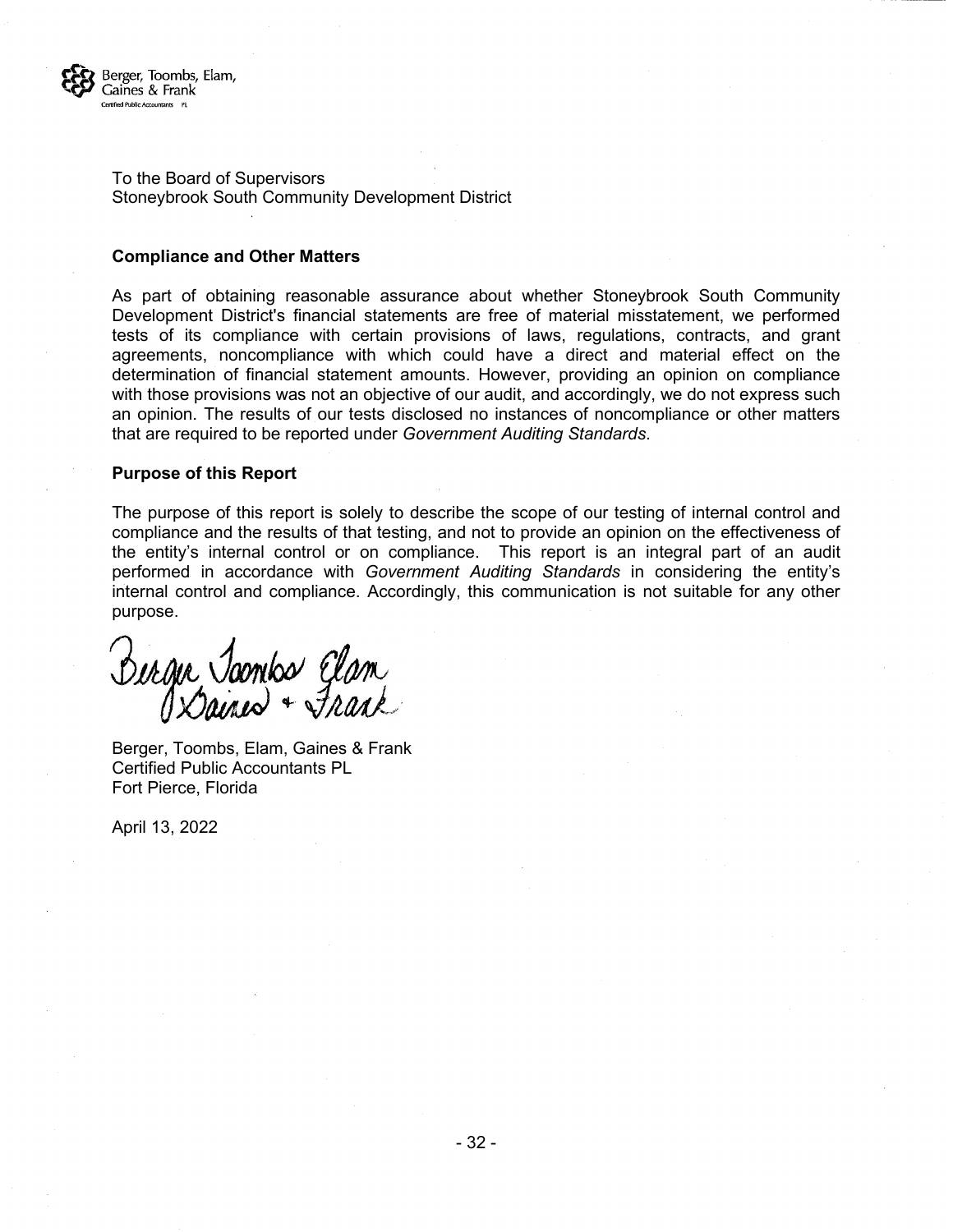

Certified Public Accountants PL

600 Citrus Avenue Suite 200 Fort Pierce, Florida 34950

772/461-6120 // 461-1155 FAX: 772/468-9278

#### **MANAGEMENT LETTER**

To the Board of Supervisors Stoneybrook South Community Development District Osceola County, Florida

#### **Report on the Financial Statements**

We have audited the financial statements of the Stoneybrook South Community Development District as of and for the year ended September 30, 2021, and have issued our report thereon dated April 13, 2022.

#### **Auditor's Responsibility**

We conducted our audit in accordance with auditing standards generally accepted in the United States; the standards applicable to financial audits contained in *Government Auditing Standards*, issued by the Comptroller General of the United States and Chapter 10.550, Rules of the Florida Auditor General.

#### **Other Reporting Requirements**

We have issued our Independent Auditor's Report on Internal Control over Financial Reporting and on Compliance and Other Matters Based on an Audit of Financial Statements Performed in Accordance with *Government Auditing Standards* and our Independent Auditor's Report on an examination conducted in accordance with *AICPA Professionals Standards*, AT-C Section 315, regarding compliance requirements in accordance with Chapter 10.550, Rules of the Auditor General. Disclosures in those reports, which are dated April 13, 2022, should be considered in conjunction with this management letter.

#### **Prior Audit Findings**

Section 10.554(1)(i)1., Rules of the Auditor General, requires that we determine whether or not corrective actions have been taken to address findings and recommendations made in the preceding financial audit report. There were no findings or recommendations in the preceding financial audit report.

#### **Financial Condition and Management**

Section 10.554(1)(i)5.a. and 10.556(7), Rules of the Auditor General, require us to apply appropriate procedures and communicate the results of our determination as to whether or not Stoneybrook South Community Development District has met one or more of the conditions described in Section 218.503(1), Florida Statutes, and to identify the specific conditions met. In connection with our audit, we determined that Stoneybrook South Community Development District did not meet any of the conditions described in Section 218.503(1) Florida Statutes.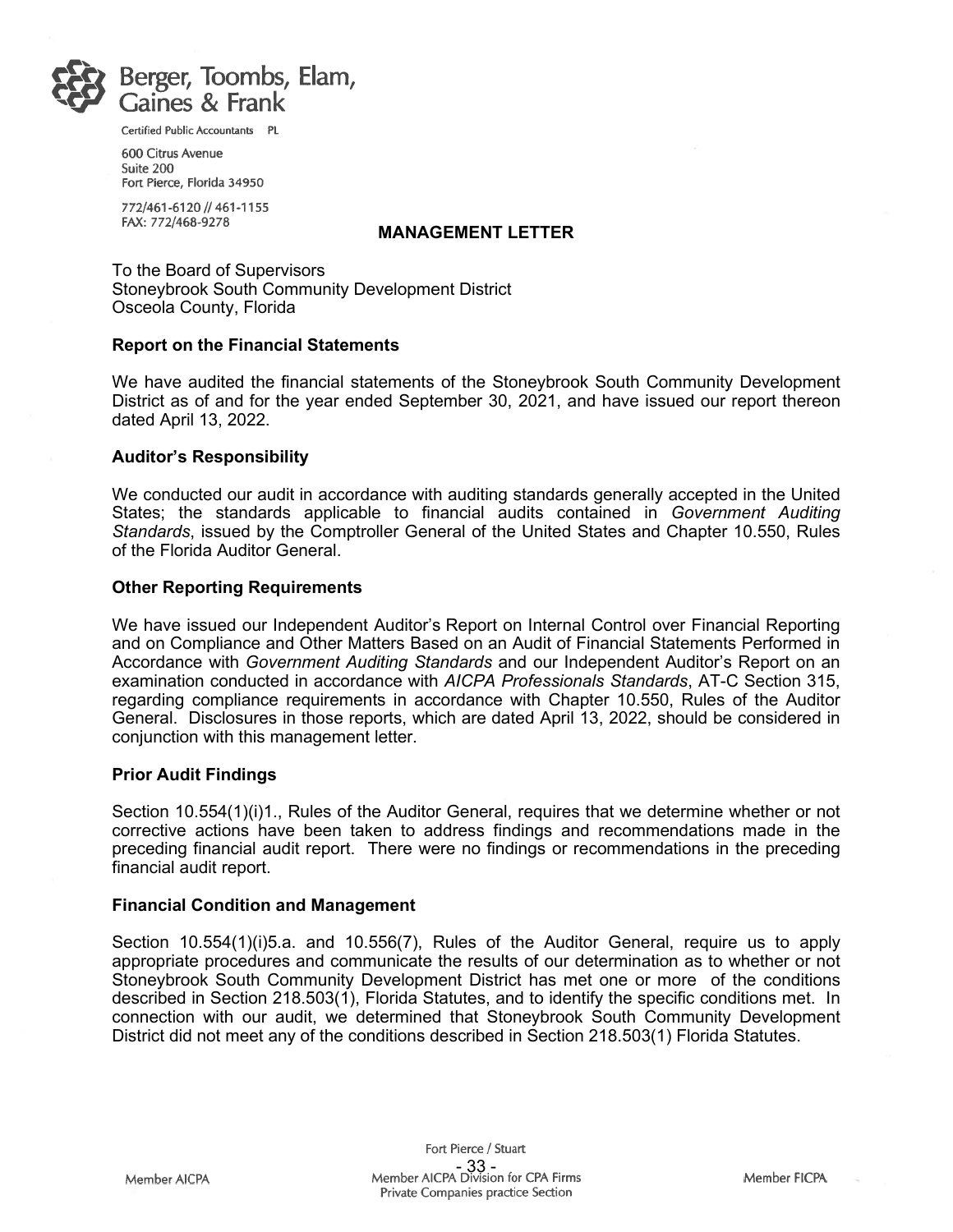

# To the Board of Supervisors

Stoneybrook South Community Development District

Pursuant to Sections 10.554(1)(i)5.b. and 10.556(8), Rules of the Auditor General, we applied financial condition assessment procedures for Stoneybrook South Community Development District. It is management's responsibility to monitor the Stoneybrook South Community Development District's financial condition; our financial condition assessment was based in part on the representations made by management and the review of the financial information provided by the same as of September 30, 2021.

Section 10.554(1)(i)2., Rules of the Auditor General, requires that we communicate any recommendations to improve financial management. In connection with our audit, we did not have any such recommendations.

#### **Specific Information**

The information below was provided by management and has not been audited by us; therefore, we do not express an opinion or provide any assurance on the information.

As required by Section 218.39(3)(c), Florida Statutes, and Section 10.554(1)(i)6, Rules of the Auditor General, Stoneybrook South Community Development District reported:

- 1) The total number of district employees compensated in the last pay period of the District's fiscal year: 5
- 2) The total number of independent contractors to whom nonemployee compensation was paid in the last month of the District's fiscal year: 8
- 3) All compensation earned by or awarded to employees, whether paid or accrued, regardless of contingency: \$5,356
- 4) All compensation earned by or awarded to nonemployee independent contractors, whether paid or accrued, regardless of contingency: \$449,145
- 5) Each construction project with a total cost of at least \$65,000 approved by the District that is scheduled to begin on or after October 1, 2020, together with the total expenditures for such project: The District has no construction projects at this time.
- 6) A budget variance based on the budget adopted under Section 189.016(4), Florida Statutes, before the beginning of the fiscal year being reported if the District amends a final adopted budget under Section 189.016(6), Florida Statutes: The District did not amend the original budget.

As required by Section 218.39(3)(c), Florida Statutes, and Section 10.554(1)(i)8, Rules of the Auditor General, the Stoneybrook South Community Development District reported:

- 7) The rate or rates of non-ad valorem special assessments imposed by the District. The General Fund assessment was \$11.50 – \$1,097.44 and the Debt Service assessment was \$150.00 - \$1,718.75.
- 8) Total Special Assessments collected was \$2,676,125.
- 9) The total amount of outstanding bonds issued by the District and the terms of such bonds. The District had outstanding bonds at September 30, 2021 of \$7,705,000 Series 2013 Bonds maturing May 2039 and \$13,265,000 of Series 2014 Bonds maturing in November 2044.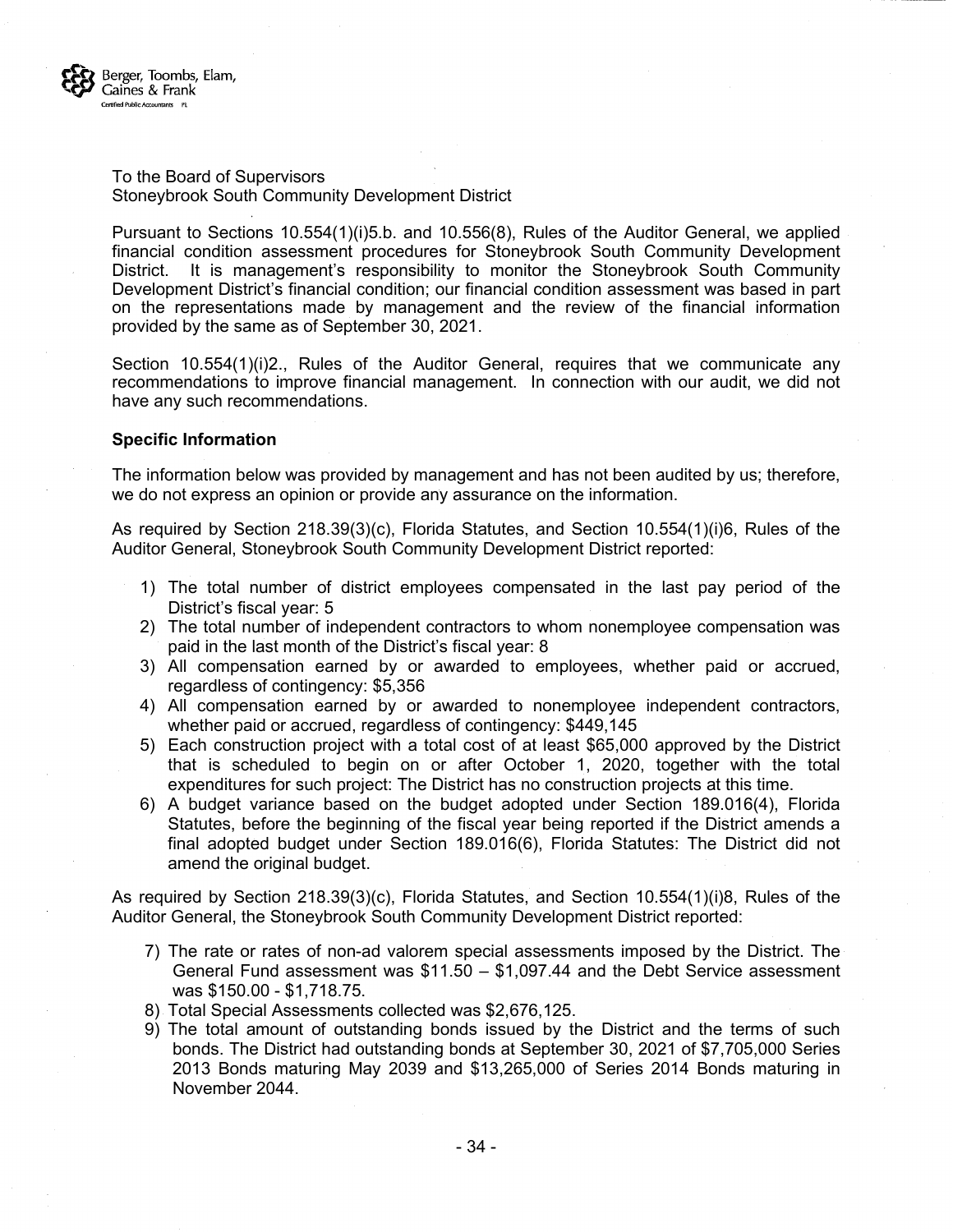

To the Board of Supervisors Stoneybrook South Community Development District

#### **Additional Matters**

Section 10.554(1)(i)3., Rules of the Auditor General, requires us to communicate noncompliance with provisions of contracts or grant agreements, or abuse, that have occurred, or are likely to have occurred, that have an effect on the financial statements that is less than material but warrants the attention of those charged with governance. In connection with our audit, we did not note any such findings.

#### **Purpose of this Letter**

Our management letter is intended solely for the information and use of the Legislative Auditing Committee, members of the Florida Senate and the Florida House of Representatives, the Florida Auditor General, Federal and other granting agencies, the Board of Supervisors, and applicable management, and is not intended to be and should not be used by anyone other than these specified parties.

Dirgin Joonbo Clam<br>Ixaines + Frank

Berger, Toombs, Elam, Gaines & Frank Certified Public Accountants PL Fort Pierce, Florida

April 13, 2022